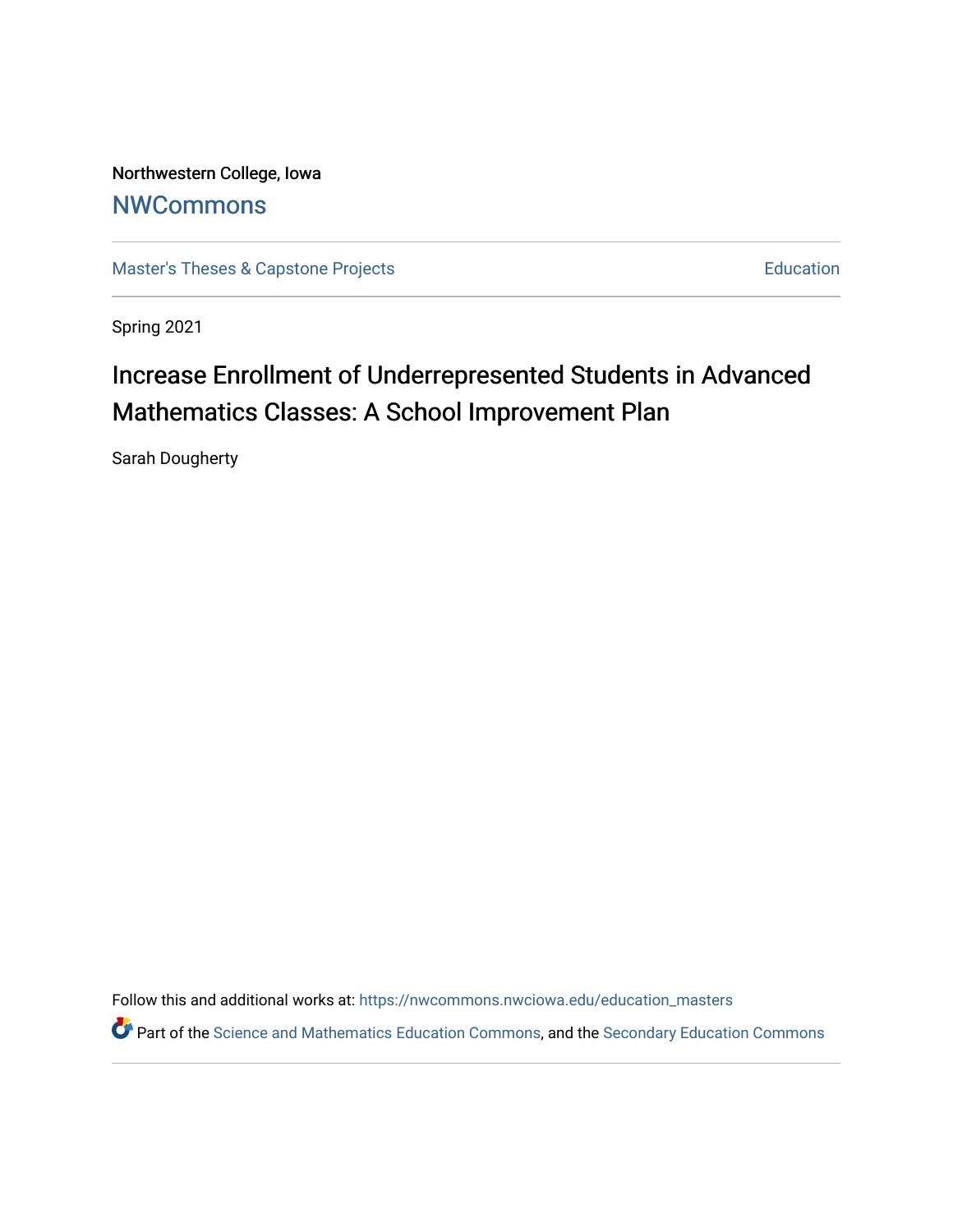Increase Enrollment of Underrepresented Students in Advanced Mathematics Classes:

A School Improvement Plan

Sarah Dougherty

Northwestern College

A School Improvement Plan Presented in Partial Fulfillment of the Requirements For the Degree of Master of Education Dr. Theresa Pedersen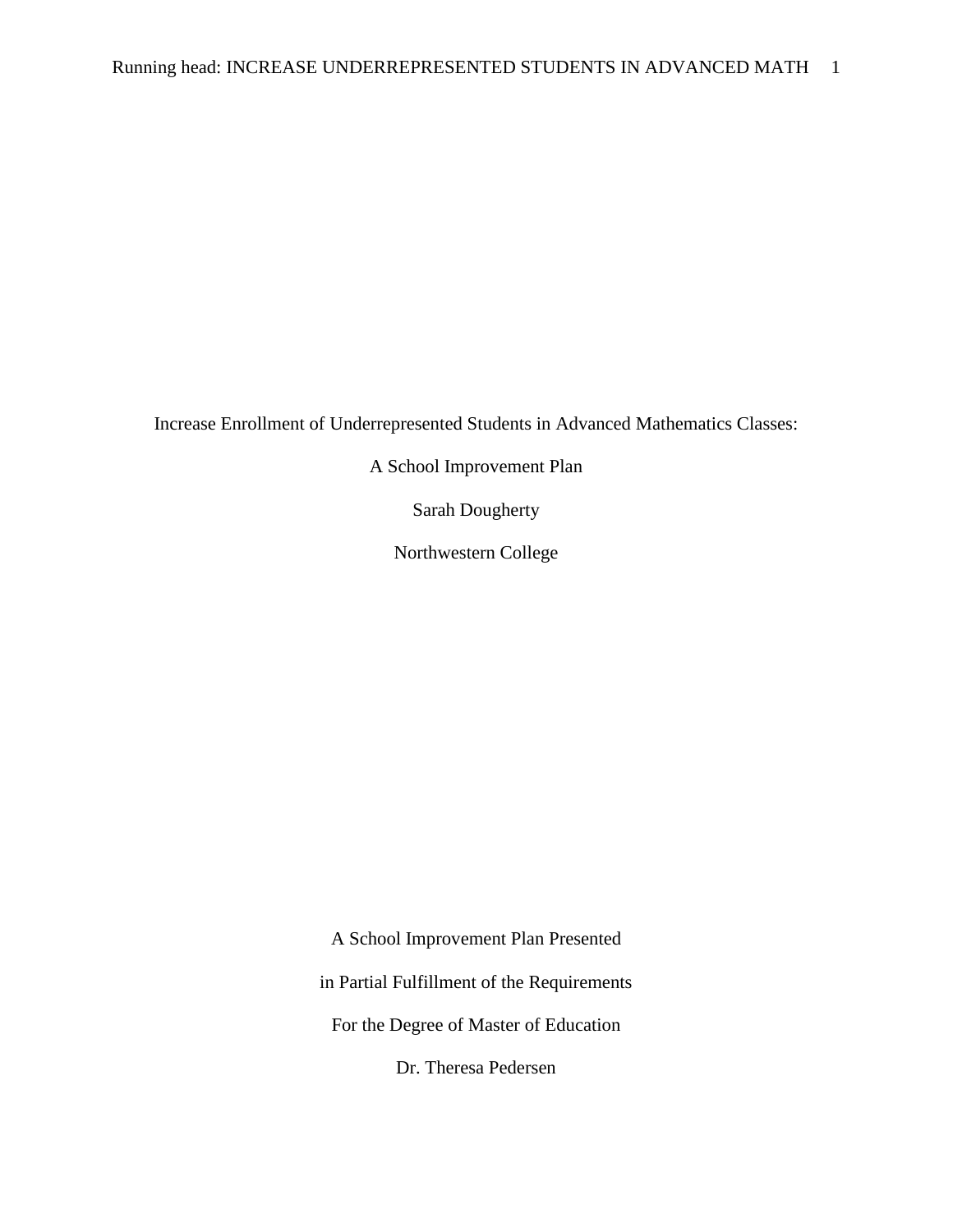### **Abstract**

Providing minority students with the opportunity to engage in advanced mathematics courses affords them access to more engaging learning opportunities, increased motivational beliefs towards mathematics, and potentially higher future earnings dependent on the career they pursue. Examining the present enrollment statistics in math courses at the research site, the need to transform the enrollment in advanced math courses to represent the school population demographics is revealed. In response, a school improvement plan was developed using research-based initiatives. This plan includes teachers teaching a mixture of advanced and nonadvanced math courses, teachers advising non-AP and non-IB students to enroll in advanced math courses, and school-wide formal meetings held annually about the IB and AP programs. Lastly, students will be provided with a trained teacher mentor to support them in not feeling isolated while taking these advanced math courses.

*Keywords:* Tracking, advanced courses, mathematics, IB, AP, underrepresented, minority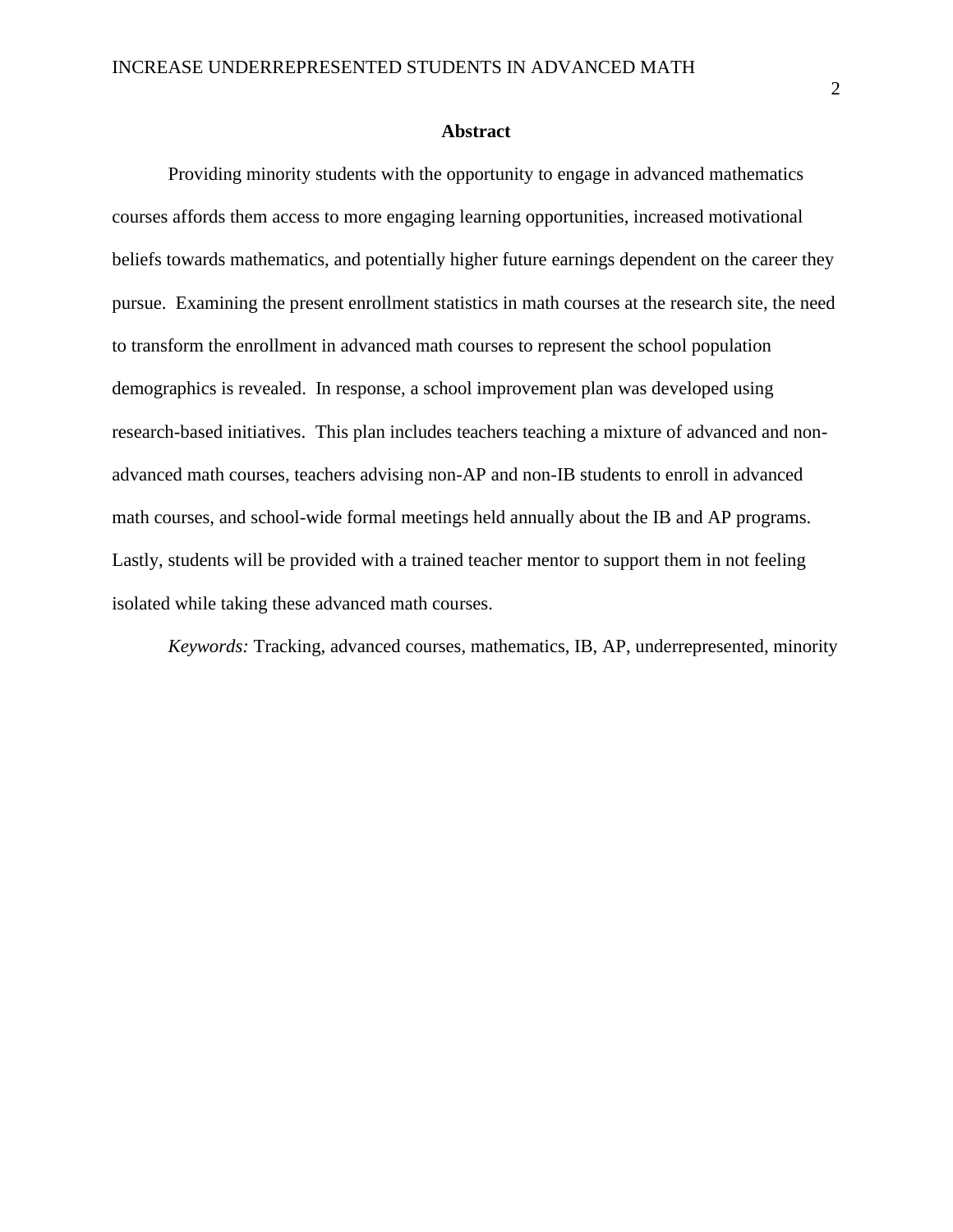## **Contents**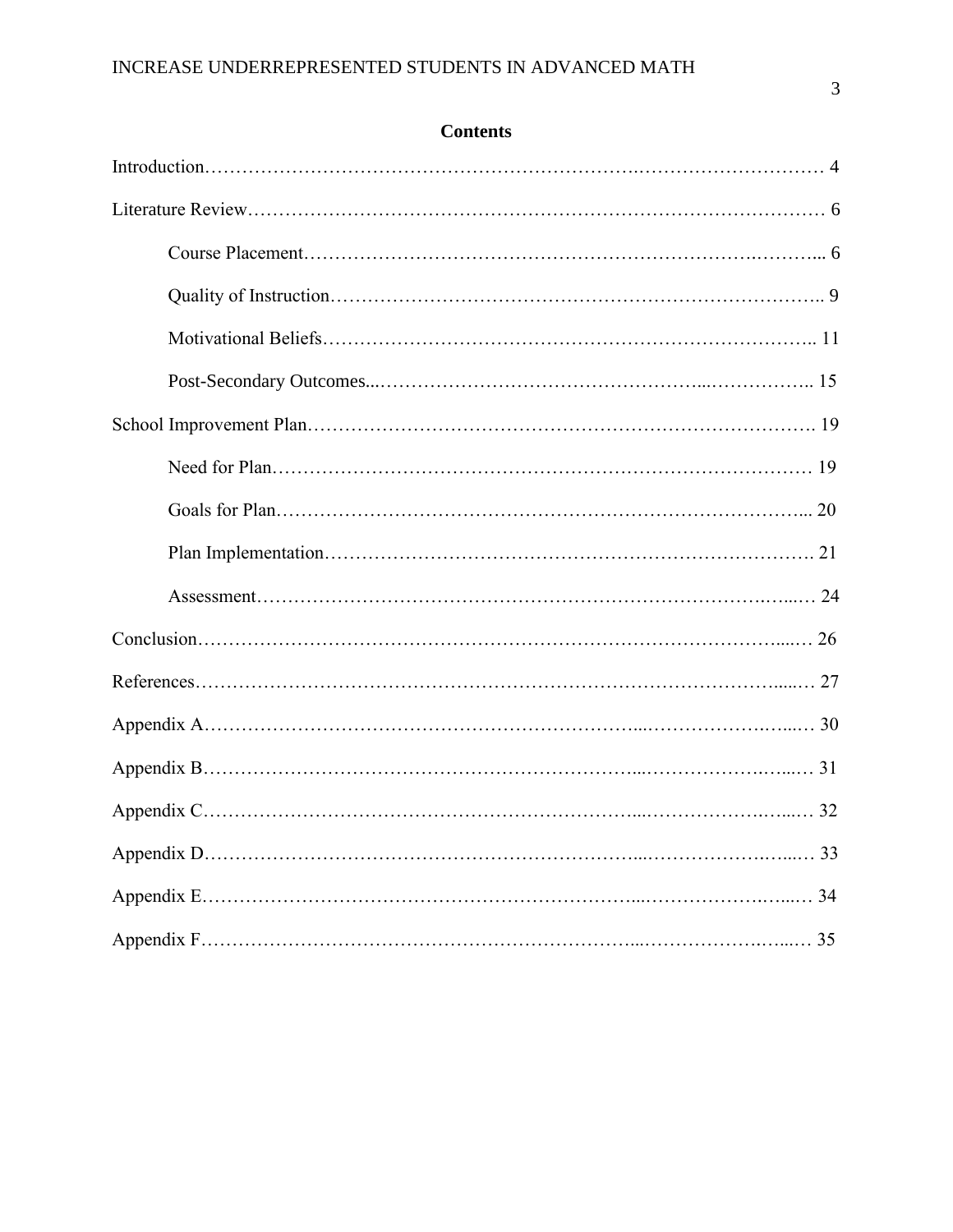## **Increase Enrollment of Underrepresented Students in Advanced Mathematics Classes**

West High School in Salt Lake City, Utah, is an inner-city school serving a diverse student population residing in Salt Lake City's westside neighborhoods. It is also a magnet school, attracting students outside of Salt Lake City with its International Baccalaureate (IB) program. This combination yields a dynamic, diverse school community.

The mathematics program at West High School consists of three distinct course groupings, each representing a different difficulty level. The least challenging grouping contains the math lab classes. Students receive math instruction for 90 minutes every day in math lab courses, instead of 90 minutes every other day, as is the standard protocol with West High School's other math courses. Students enrolled in math lab classes have been identified by a previous math teacher or guardian as potentially benefiting from the additional time and support in these double-block classes. Currently, Hispanic students are enrolled in the math lab class at a rate disproportionate to their representation in West High School's student population.

The second mathematics course grouping consists of the regular on-grade level math courses. As is the case in math lab courses, Hispanic students are enrolled at a disproportionate rate in these regular math classes.

Finally, the most challenging mathematics course grouping consists of the Honors, advanced placement (AP), and IB math courses. Currently, the Honors, AP, and IB mathematics courses are primarily populated by Caucasian students. As a school with a majority-minority student body, this lack of diversity in advanced mathematics classes is not representative of the demographic of West High School; therefore, this is a desirable situation.

The student enrollment in all grouping levels offered by West High School's mathematics department should reflect the school population. To achieve a proportional balance of diversity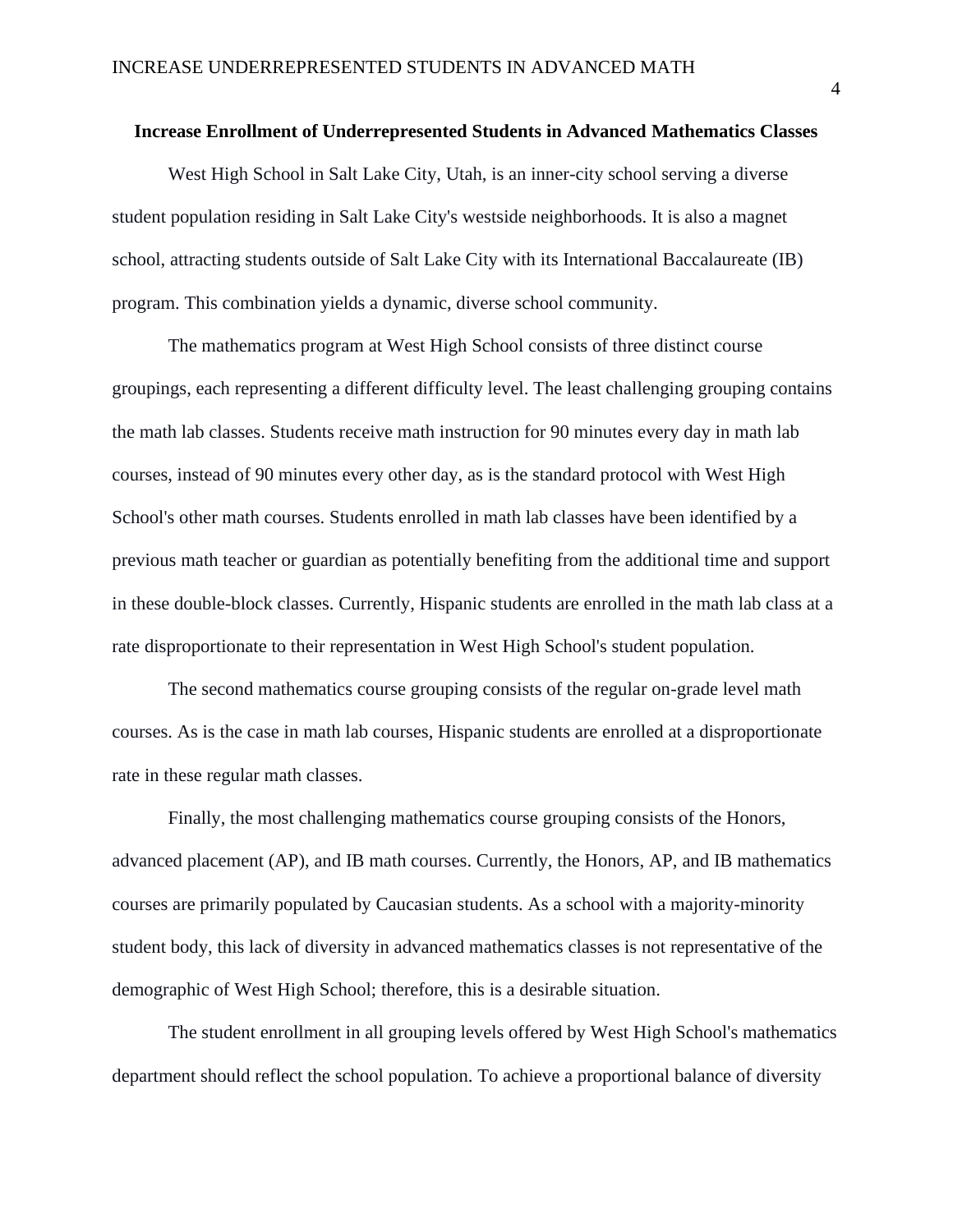in the mathematics program, more minority students need to be encouraged to engage in advanced math classes. For that reason, the purpose of this school improvement plan will outline how to support the enrollment of marginalized students in advanced mathematics courses at West High School. The research question is: What initiatives can West High School take to enroll and retain minority students in advanced mathematics courses?

Existing research has shed light on the impacts of separating students according to ability level into courses that vary by difficulty; thus, ensuring the enrollment in mathematics courses be representative of the student body is vital for student success. Students will have access to more engaging learning opportunities to support students in developing higher-order thinking skills (Judson, 2017; Tyson, 2013). Additionally, research shows the difficulty level of the high school math classes students are engaged in impacts what type of occupation students will pursue and potentially their future earnings (Fletcher, 2012; Moller & Stearns, 2012). Research also shows students' mathematics self-concept is higher when placed in an advanced mathematics course (Chmielewski et al., 2013; Legette & Kurtz-Costes, 2020).

This research and more are thoroughly outlined in the literature review. The topics which can be found within the literature review are course placement, quality of instruction, motivational beliefs, and postsecondary outcomes. The research examined in this school improvement plan was obtained through Northwestern College's Dewitt Library by searching relevant databases, using keywords such as tracking, underrepresented students, minority students, advanced math, self-concept, self-efficacy, postsecondary, and career choice. All sources extend from 2008 to current.

The literature review drives the need for the school improvement plan. The school improvement plan suggests actions West High School can take to enroll and retain minority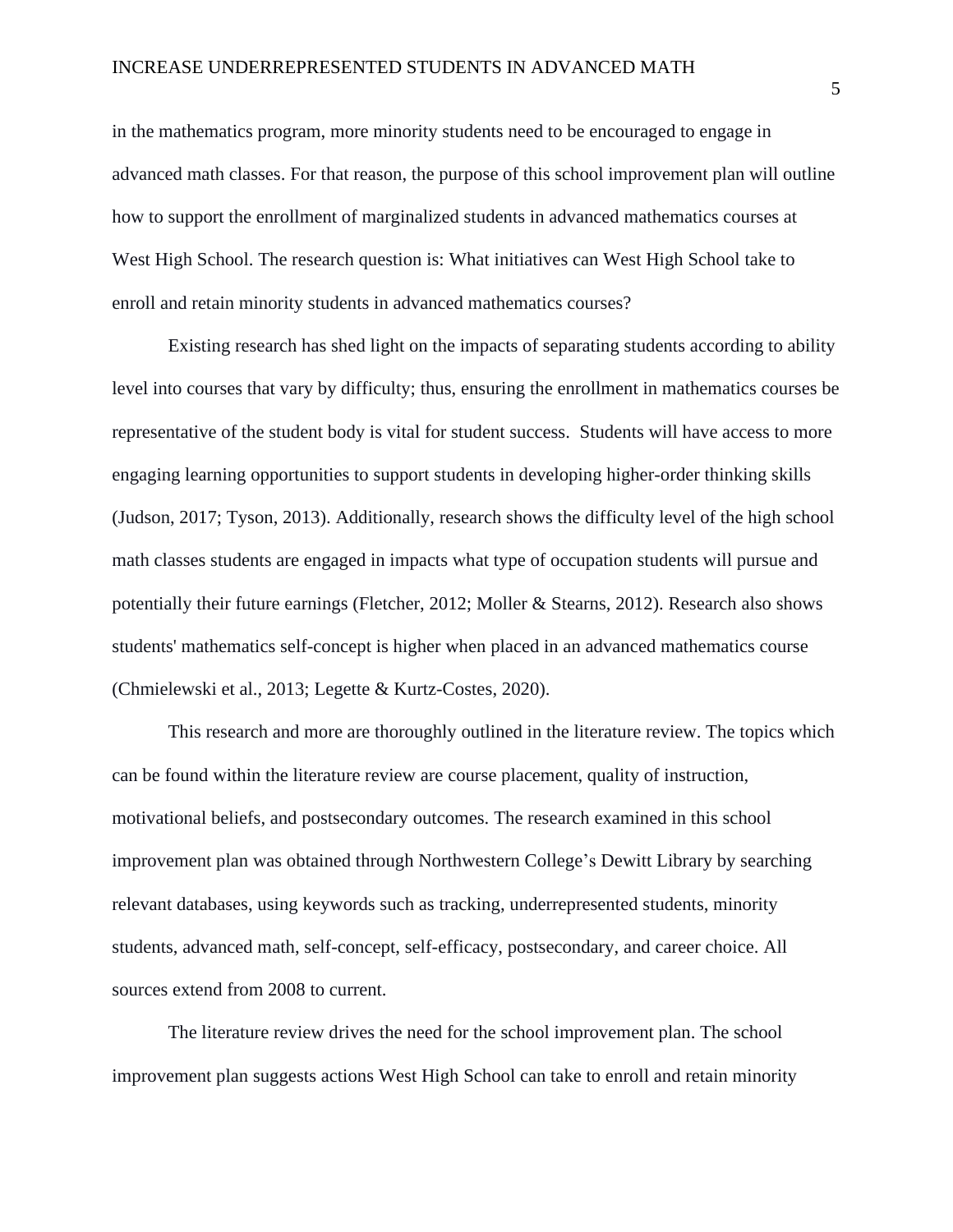students in advanced mathematics courses. Some of these initiatives include having teachers teach a mixture of advanced and non-advanced math classes, holding formal family meetings regularly in English and Spanish to teach families about the IB and AP programs, and providing students with a trained mentor. The following school improvement plan is an application of the literature to increase the number of minority students in advanced mathematics courses to appropriately reflect the student demographics of West High School.

### **Literature Review**

At West High School, most of the students enrolled in advanced mathematics courses identify as Caucasian. This enrollment is not representative of the school's student population, consisting of a Hispanic majority and the significant presence of students with other ethnic and racial backgrounds. With the goal of transforming the enrollment of students in advanced mathematics to more accurately reflect the composition of West High School, the literature surrounding the topic of student enrollment in mathematics courses will be examined, beginning with the processes used to determine student placement in mathematics courses. Quality of instruction will also be explored to consider any differences in the classroom experience of students enrolled in advanced mathematics courses compared to students enrolled in on-grade level courses. Additionally, the impact of students' motivational beliefs about mathematics will be analyzed based on the mathematical difficulty of the courses in which they are enrolled. Lastly, potential post-secondary career outcomes will be considered based on the types and difficulty levels of mathematics courses taken during high school.

## **Course Placement**

The process used to determine student placement in mathematics courses of varying difficulty levels is an extensively researched theme. Both Glock et al. (2013) and Glock et al.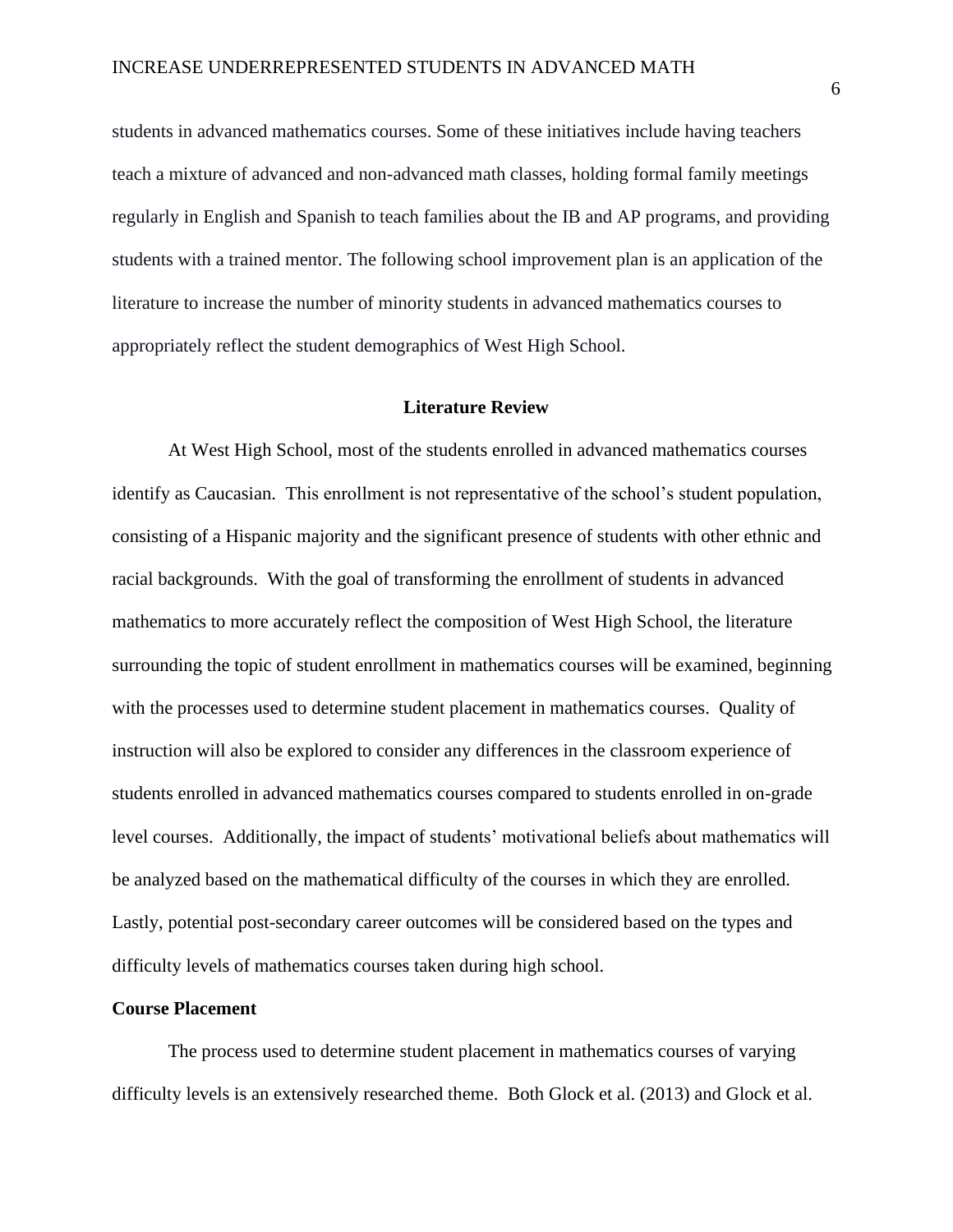(2015) researched how minority students were placed in classes of varying levels of difficulty. Glock et al. (2013) also examined how teacher biases might impact the tracking placements of students with immigrant backgrounds. Tracking occurs when students are separated according to ability level into mathematics courses that vary in difficulty level.

In the study by Glock et al. (2013), 54 teachers were assigned to place students in one of three difficulty-level tracks based on student profiles which had been manipulated to highlight the ethnic backgrounds of each student explicitly. Each profile contained performance-related information, such as school grades, test scores, work, and learning habits, along with nonperformance-related information, including ethnicity, socioeconomic status, and gender. According to the findings, students without immigrant backgrounds were most often recommended for the most challenging mathematics track. Moreover, the teachers often referred to both performance-related and non-performance-related information when considering the mathematics placement of students with immigrant backgrounds. This phenomenon indicates that the inclusion of non-performance-related information on student profiles can bias the placement process.

Similar findings were uncovered by Glock et al. (2015) in researching the accuracy of school placement recommendations for ethnic minority students. In this study, 64 teachers were required to assign students of varying abilities levels for the appropriate mathematics class based on difficulty: lowest, middle, or highest. The results of the research revealed teachers judged ethnic minority students less accurately than ethnic majority students. "Minority students whose academic profiles clearly indicated a recommendation to the highest track were more often referred to the middle track than majority students" (Glock et al., 2015, p. 180). In contrast, it was found that minority students with a student profile indicative of the lowest track were more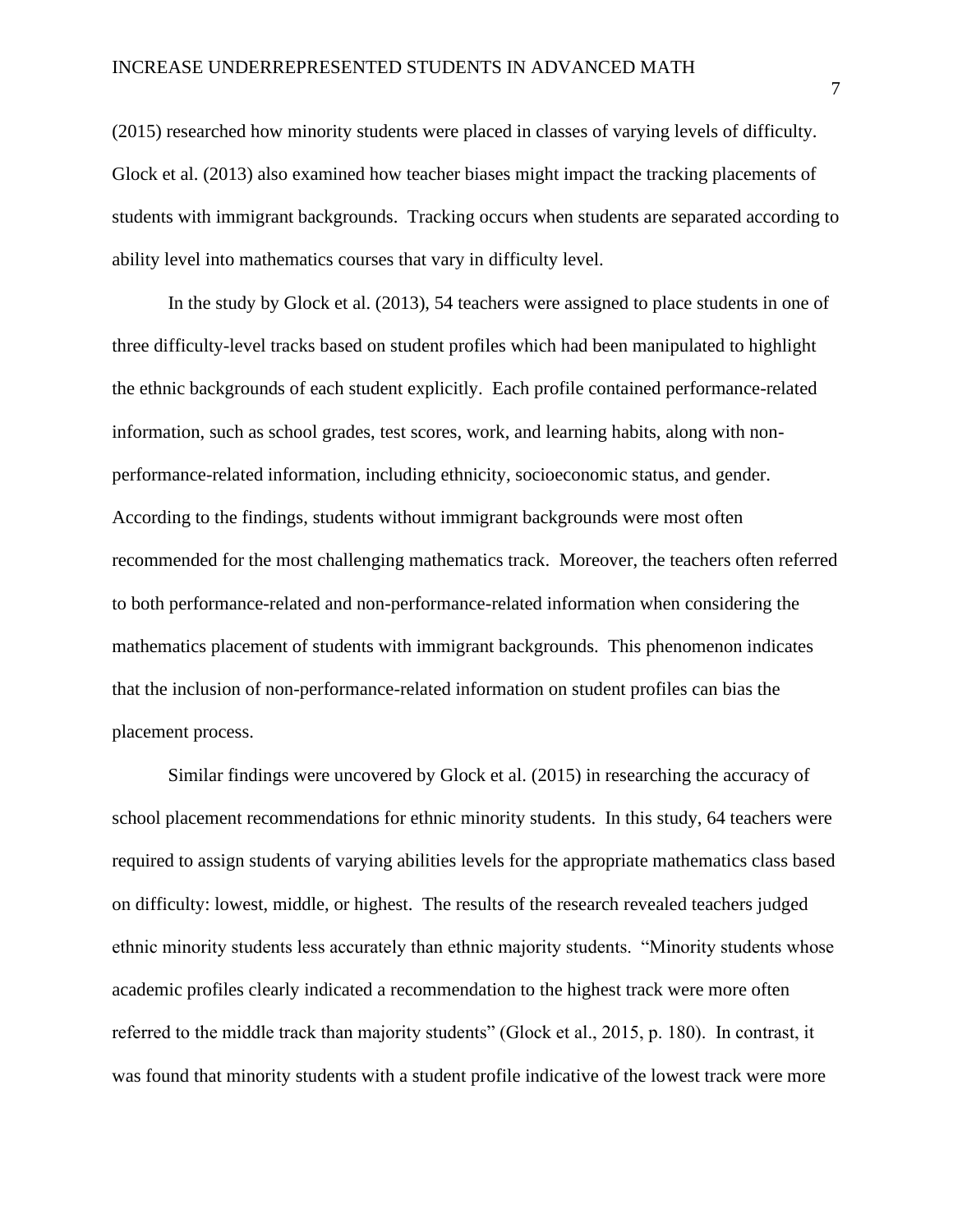often recommended to the middle track than majority students with the same academic profile information. In other words, teacher placement accuracy is dependent on whether or not the student is a minority.

The research of Archbald and Keleher (2008) stands in contradiction to the two previously discussed studies. While Glock et al. (2015) suggest the consideration of nonperformance data when placing students into mathematics courses often results in inaccurate course recommendations, the research of Archbald and Keleher (2008) recommends considering the whole picture of the student: student educational records (SER), student academic performance (SP), and course transcript (CT) data when making course recommendations for students. SER data includes students' ethnicity, gender, classification as nonnative English speakers, special education, and if the student is free lunch eligible. SP data includes attendance, test scores, grades, and suspensions. CT data includes course titles, course numbers, and teacher names. By synthesizing the literature, it would be wise for teachers to consider only SP data when making course recommendations for students but use all three data types to monitor and analyze how students of different ethnicities are being dispersed between courses of varying levels of difficulty.

Park and Datnow (2017) also studied the types of data that teachers use to group students. In this qualitative study, teachers from four racially and economically diverse schools were interviewed. What stood out about these teachers' grouping decisions was that these decisions were not based on a singular event. Teachers used curriculum-related tests, formative assessments, and teacher observations to inform student grouping decisions. Additionally, the teachers focused on a skill area or concept that needed targeted intervention rather than student's ability when grouping students. Park and Datnow (2017) also found that heterogeneous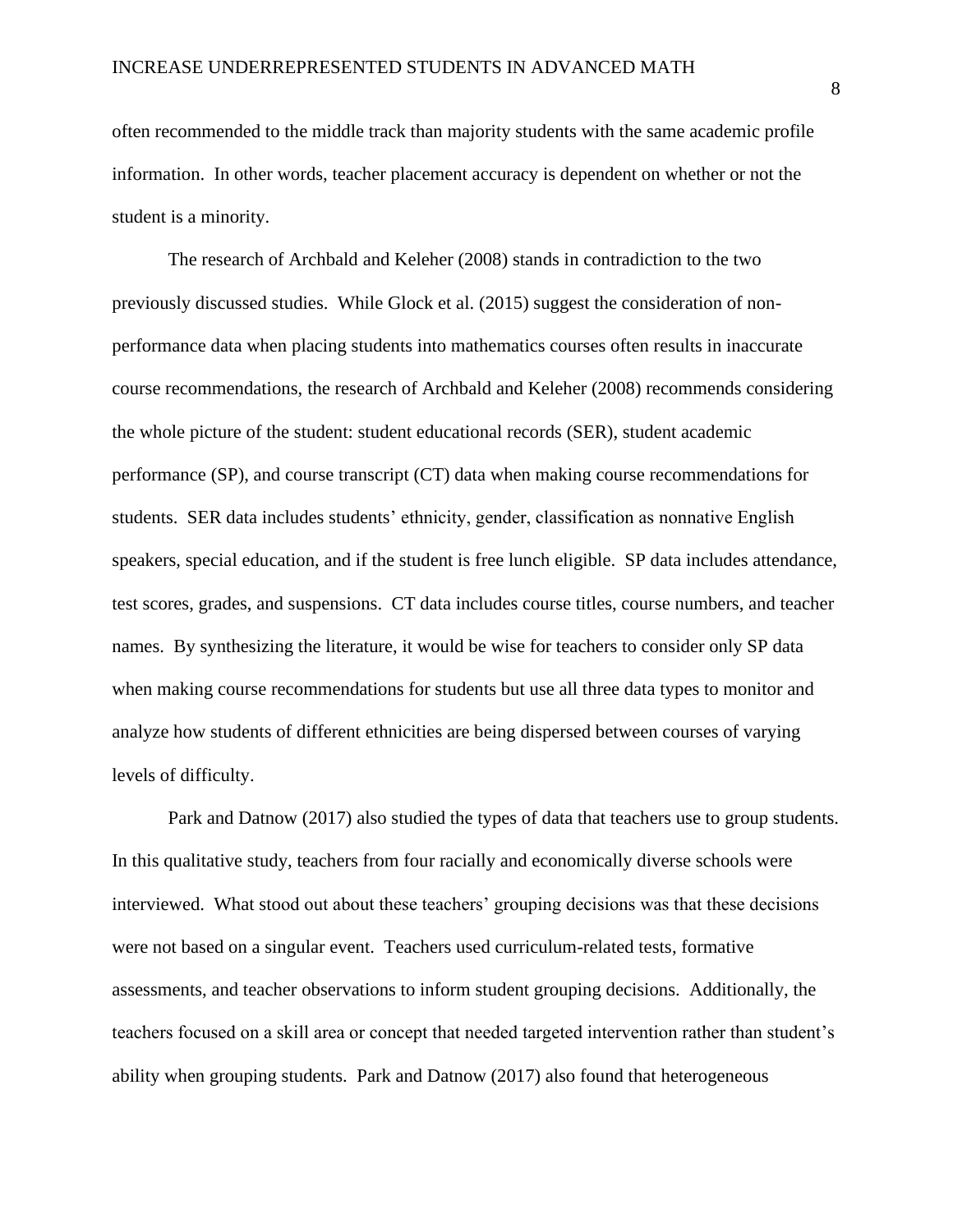grouping practices were commonly applied in mathematics to support students in developing critical thinking skills as students build upon their classmates' thinking.

Legette (2018) conducted research examining African American students' perceptions of themselves and of being African American based on whether they were in honors or non-honors classes. Interviews were conducted with 20 students where students in non-honors courses "expressed the belief that they had little academic ability, which is consistent with the notion that they perceive their placement as feedback of their ability as students" (Legette, 2018, p. 1318). These same students expressed concern that they had low academic ability and that their lack of ability could be related to their race. The underrepresentation of African American students in honors classes could cause classmates to make associations between academic ability and race. Students who participated in Legette's (2018) study believed changing classes would be nearly impossible, whereas the teachers interviewed for Park and Datnow's (2017) research are reevaluating students' grouping continuously.

The literature reveals teachers' course recommendations may not be accurate when nonperformance data is presented with performance data. Using non-performance data may be beneficial after students are placed in classes to analyze if any inequities exist in the distribution of students in courses of varying levels of difficulty. Lastly, student placement should be reevaluated frequently to ensure students are enrolled in a class where they will experience success and make academic gains.

## **Quality of Instruction**

Another theme revealed in the literature relates to the quality of instruction students receive in advanced courses compared to the quality of instruction in regular on-grade level courses. Advanced mathematics courses include honors, advanced placement (AP), and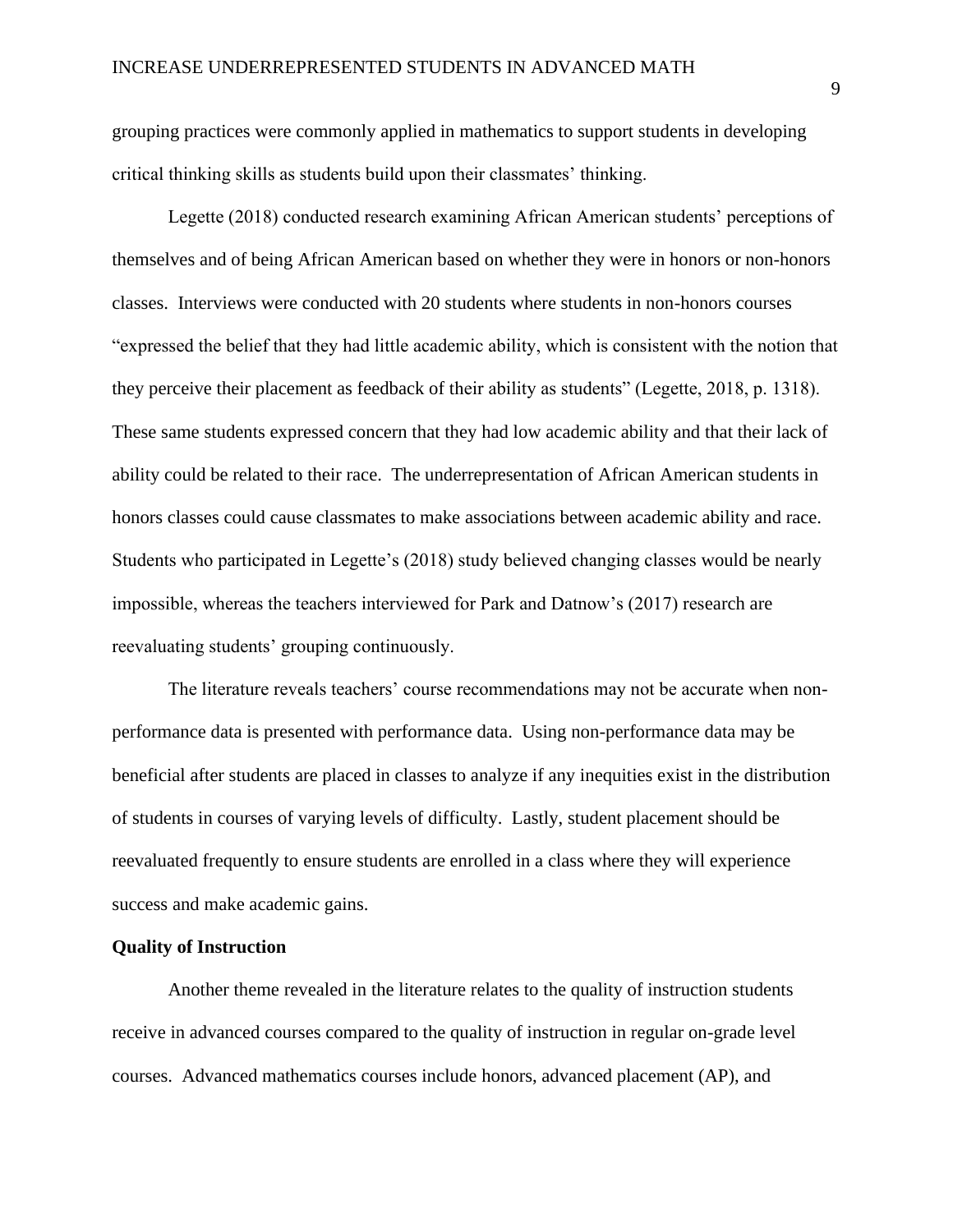international baccalaureate (IB) classes. Judson (2017) engaged in a study of 58 AP math teachers, comparing how teachers approached teaching AP courses compared to honors and regular on-grade level courses. Based on the AP course taught, each teacher was assigned a regular or honors course similar to their AP class topic. Additionally, the teachers responded to a 32-question survey based on the National Survey of Science and Mathematics Education. This research tool assessed the teachers' pedagogical beliefs, perceptions about control over curriculum, emphasis level placed on overarching goals, and frequency of specific math practices. Judson (2017) uncovered "the greatest proportion of significant differences was found in the goals math teachers had for their AP courses compared to the goals they had for their regular courses" (p. 243). Mathematics teachers indicated placing significantly greater emphasis on understanding mathematical ideas, emphasizing mathematical practices, understanding reallife application, increasing interest in math, and preparing for further study in mathematics in their AP math courses.

AP courses were also found to be more student-centered and engaging than regular ongrade level math courses. AP courses were "significantly more likely to engage the whole class in discussion, have students work in small groups, and prompt students to explain and justify their methods" (Judson, 2017, p. 244). All these practices promote the use of the critical thinking and reflection skills typical of higher-order thinking. Reyes and Domina (2017) affirm these findings, stating that teachers who teach "low and on-track courses typically use instructional styles that are more teacher directed than teachers who teach more rigorous abovetrack courses" (p. 24). Judson (2017), however, did find AP and honors math courses were alike regarding teaching practices.

Reyes and Domina (2017) collected data about students' self-efficacy, utility, interest in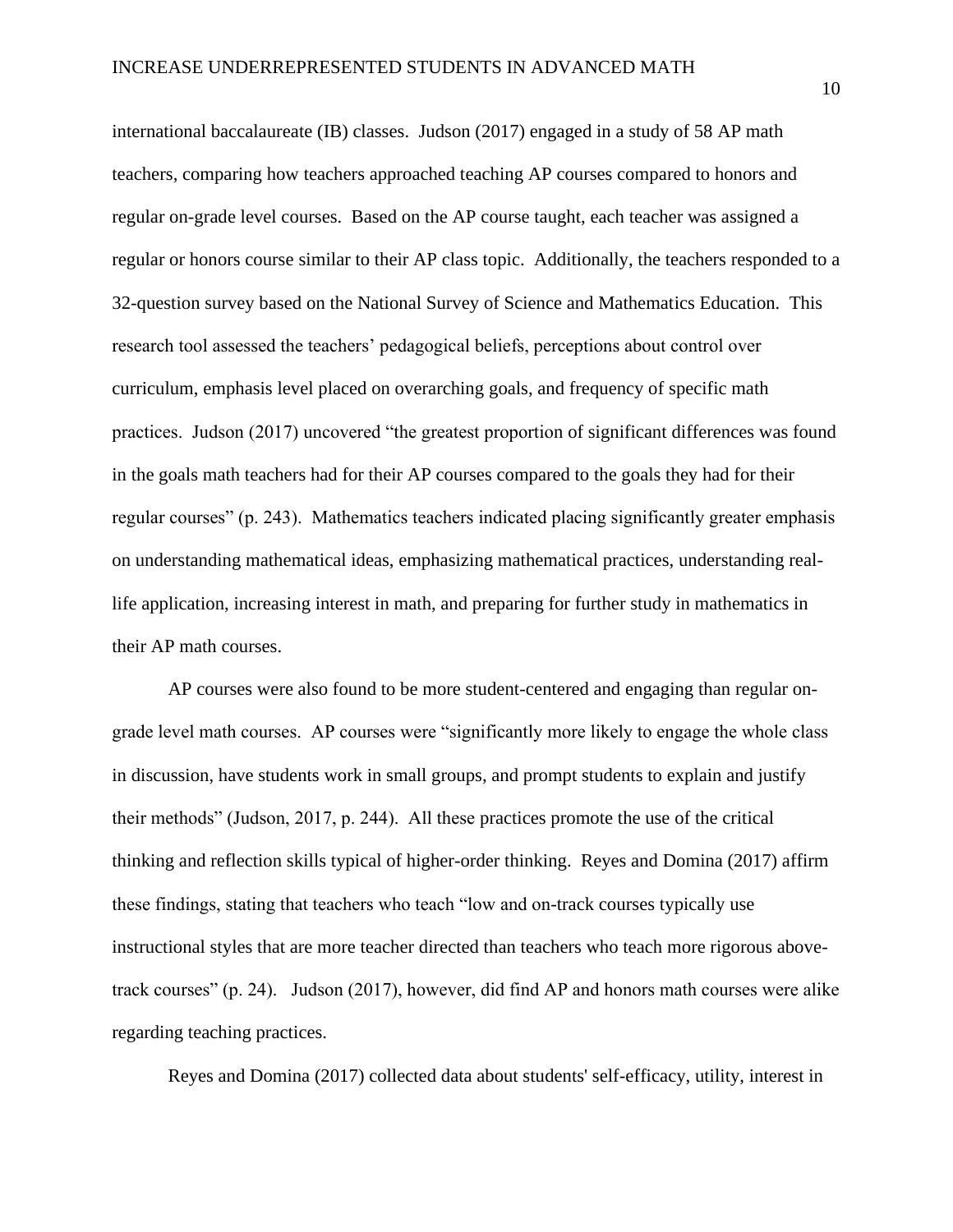mathematics, and college expectations, using an assessment completed by 6,320 tenth-grade students. The data compiled was subsequently analyzed to discover trends in the information based on student tracking. They categorized students into three different tracks: lower track, ontrack, and above-track. Low-track students were enrolled in Algebra, on-track students were enrolled in Geometry, and above-track students were enrolled in Algebra II. From their research, "low and on-track students report lower…interest in mathematics than students in the above track" (p. 24). This decreased interest in mathematics could be from receiving less engaging and challenging instruction in math.

Additionally, Tyson (2013) agrees that students in "lower-level classes…tend to receive lower-quality instruction and less engaging curriculum" (p. 176). Due to the lower quality instruction and less engaging curriculum, students tend to learn less than their peers in higherlevel classes. This trend exasperates students' problem of moving from an on-grade level course to an advanced course; thus, students' course placements tend to be as rigid as the students who were part of Legette's (2018) research felt about their math course placements.

### **Motivational Beliefs**

An additional theme evidenced by the literature related to how students' motivational beliefs impact their ultimate success in mathematics courses. Students' motivational beliefs refer to a student's desire to persistently work as they engage in a task or pursue a goal. Based on the significance of this theme, any effort to engage underrepresented populations in advanced mathematics courses will need to consider how students' motivational beliefs are impacted based on the mathematics course in which they are enrolled.

Chmielewski et al. (2013) describe three methods used by schools to separate students according to ability level into courses that vary in difficulty level. Moving forward, this will be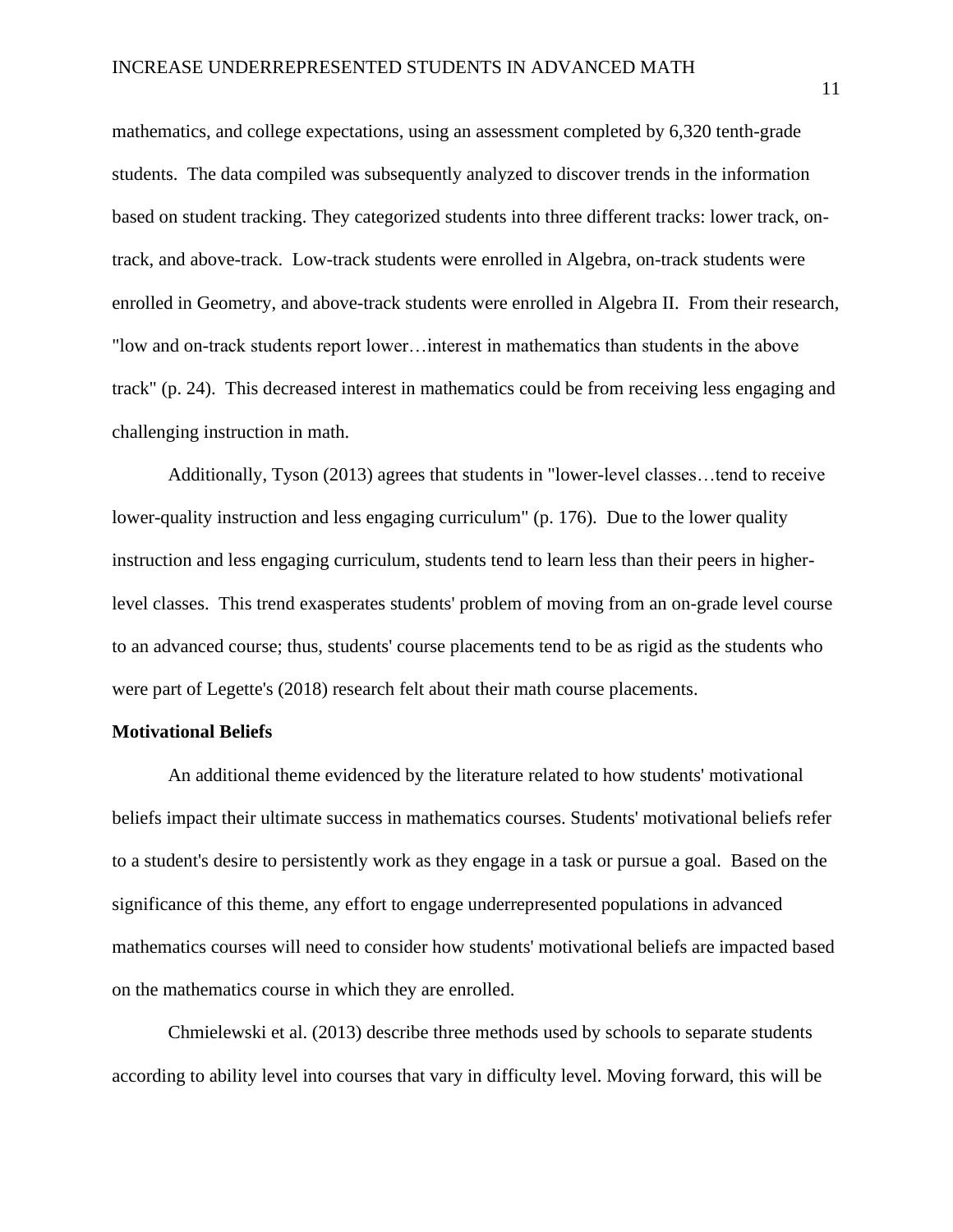referred to as tracking. Between-school tracking occurs when students of varying abilities go to different schools; within-school tracking occurs when students are assigned to different tracks for all subjects. Course-by-course tracking occurs when students are tracked on a subject basis. According to Chmielewski et al. (2013), students' motivational belief of self-concept in mathematics is affected by tracking.

In this study, a total of 99,000 fifteen-year-old students from twenty countries took the 2003 PISA, which included a self-description questionnaire consisting of questions about mathematics self-concept, what math level students were in, the type of tracking in their school, and their math achievement (Chmielewski et al., 2013). The study results showed that the track with the highest ability students, enrolled in schools that take part in within- and between-school tracking, had lower mathematics self-concepts than students in the lowest ability track within these schools. In contrast, the highest ability students in schools with course-by-course tracking systems had high mathematics self-concepts, whereas the lowest ability students had low mathematics self-concepts. Chmielewski et al. (2013) believe this is because students in between- or within-school tracking schools are in constant contact with peers who are at the same ability level as themselves; therefore, within these homogenous grouping, students are comparing and contrasting their achievement with those of their similarly abled peers. This comparison leaves some high-ability students feeling they do not measure up to their peers and that their work is, therefore, substandard. On the other hand, in course-by-course tracking, students compare themselves to the students in the school as a whole: both low-level students and high-level students, leading high ability students to compare their mathematics performances against the work of others favorably.

Legette and Kurtz-Costes (2020) affirmed the findings in course-by-course tracking with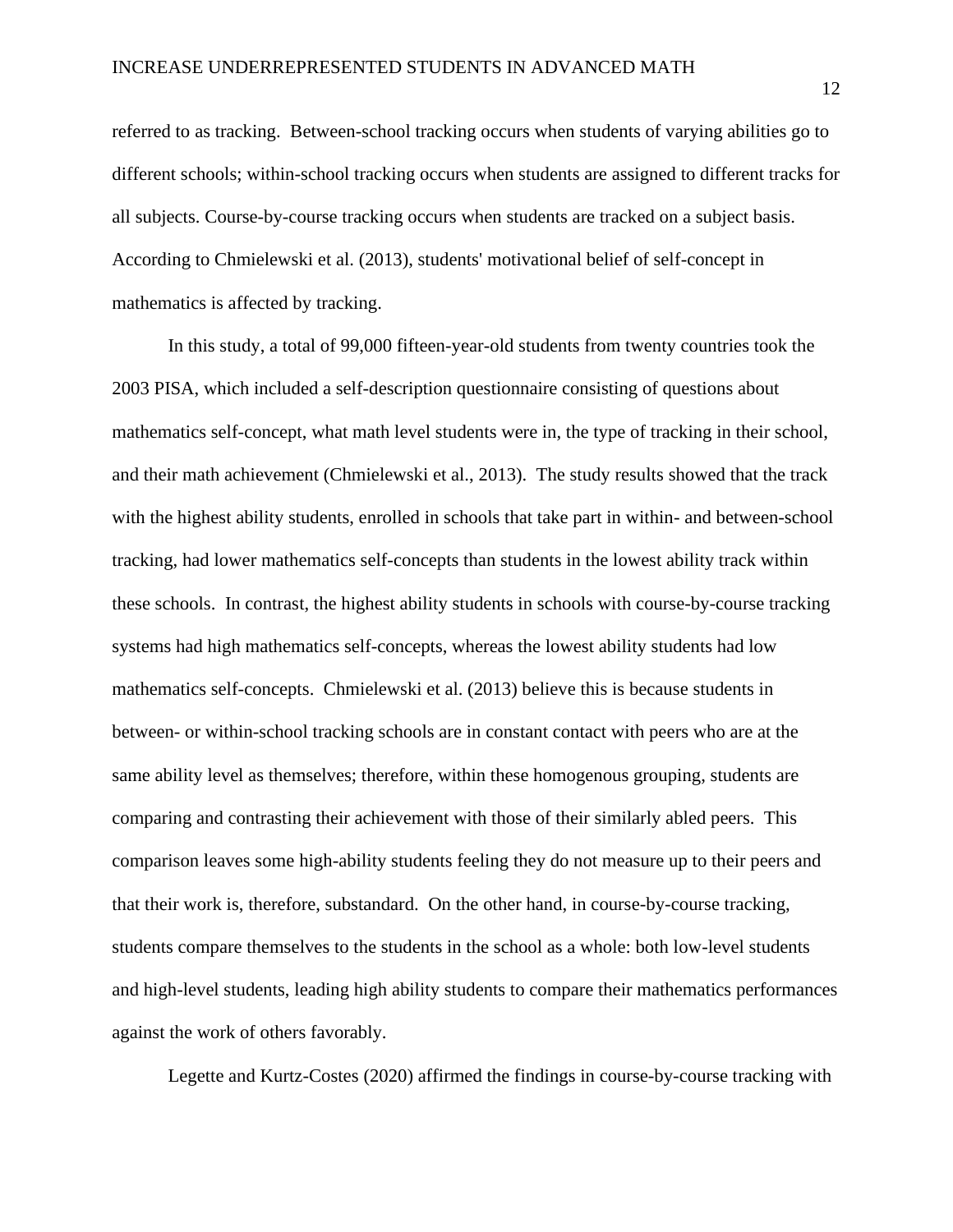their research of 322 sixth graders. At the beginning of the school year, each student completed a four-item questionnaire regarding mathematics self-concept. Then at the end of the school year, the students completed the questionnaire again based on their perceptions of their math ability upon completing the course. Legettee and Kurtz-Costs (2020) found students placed in an honors mathematics class experienced an increase in math self-concept. "Students may perceive that placement in an honors track is an esteemed position indicative of higher math ability and in comparison placement in lower tracks indicates lower ability" (Legette & Kurtz-Costes, 2020, p. 9). These findings indicate that the act of being tracked itself leads to an impact on individual students' math self-concept.

In contrast, Reyes and Domina (2017) examined students' motivational beliefs through the lens of student self-efficacy beliefs, not from the mathematics self-concept perspective. While these two approaches are similar, self-concept is predictive of academic outcomes; whereas, self-efficacy is an indicator of a person's confidence in successfully performing a specific academic task (Chmielewski et al., 2013). Reyes and Domina (2017) collected data about students' self-efficacy, utility, interest in mathematics, and college expectations, using an assessment completed by 6,320 tenth-grade students. The data compiled was subsequently analyzed to discover trends in the information based on student tracking. They categorized students into three different tracks: lower track, on-track, and above-track. Low-track students were enrolled in Algebra, on-track students were enrolled in Geometry, and above-track students were enrolled in Algebra II. Students in the low track reported lower math self-efficacy than the on-track students, while the on-track math students reported lower math self-efficacy than the above track math students. These findings are similar to Chmielewski et al.'s (2013) findings for course-by-course tracking and Legette and Kurtz-Costes (2020) for sixth-grade students in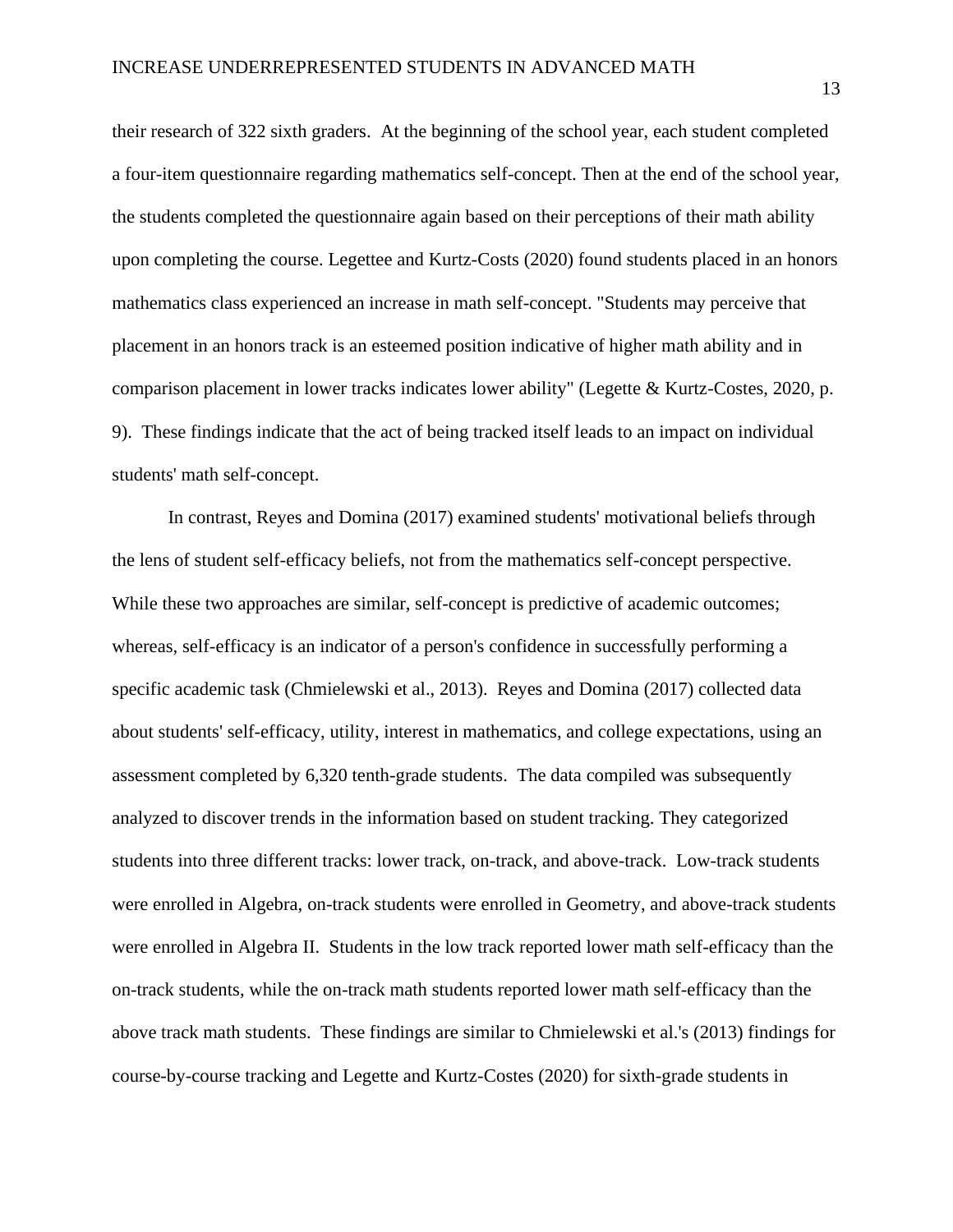regular and honors mathematics classes.

In addition to self-efficacy, Reyes and Domina's (2017) research showed low- and ontrack students report a decreased interest in mathematics than students in the higher track. Reyes and Domina suggest implementing more engaging and challenging instruction to counteract the effects of this finding, similar to high-track classes, to provide low-track and on-track students with an increased interest in mathematics. Wang (2013) also studied students' self-efficacy beliefs by collecting data from 5,650 twelfth-grade students using qualitative research methods. This research concluded that students' math self-efficacy could positively influence students' intent to pursue a degree in science, technology, engineering, or mathematics (Wang, 2013).

The previously mentioned studies in this section have focused on students' self-concept and self-efficacy at large. Kotok's (2017) research emphasizes how students' math self-efficacy varies based on student's ethnicity, with assessment data revealing that African American students have higher math self-efficacy than Asian students. African American students were also the only ethnicity that showed an increase in math self-efficacy was associated with a decrease in math achievement (Kotok, 2017). While this was surprising to read in the research, this could be due to African American students typically being placed in the lowest level of math courses where students may develop a false level of confidence. These courses may lack highly qualified teachers and rigorous learning opportunities that ultimately lead to student achievement. More research related to ethnicity and students' motivational beliefs would be valuable to the field.

Upon examination of the literature on the effects of students' motivational beliefs on mathematics achievement, it is clear that the level of mathematics course in which a student is enrolled based on ability impacts students' motivational beliefs about mathematics, as well as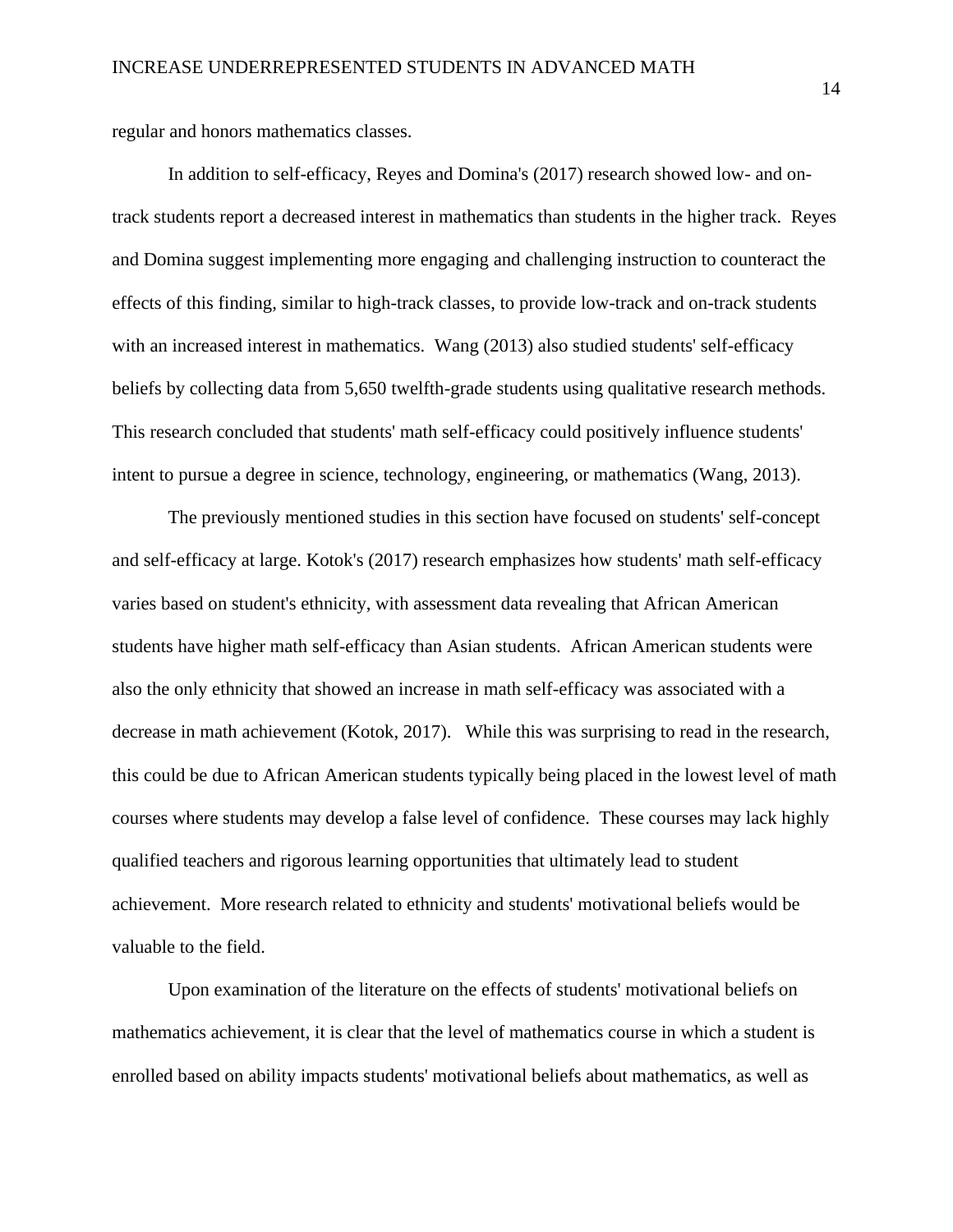their interest in pursuing a career in a field related to mathematics.

### **Post-Secondary Outcomes**

A final unifying theme in the literature considers students' post-secondary outcomes. This topic has been researched in terms of students' ethnicity and their pursued career path. Existing research also investigates the relationship between the types of high school mathematics courses taken and the types of careers ultimately chosen by the corresponding students they pursue. Shim & Paik (2014) focused on the latter of these two relationships, specifically with students in South Korea. In this study, ninth-grade students were assigned to either the *Yika* track or *Munka* track, depending on aptitude measures and personal interests. The *Yika* track focused on math and science, while the *Munka* track focused on the liberal arts. Shim & Paik (2014) recorded the track assigned to each of the 1,036 students in the study. Four years later, they recorded each student's post-secondary outcome as enrolled in a four-year higher education institution, enrolled two-year higher education institution, or not enrolled at any kind of higher education institution. Shim & Paik  $(2014)$  found that students, regardless of track placement, had similar chances of attending either a two-year or four-year institution. However, *Yika* students were more likely to enroll in a four-year institution, as opposed to twoyear. Additionally, Shim and Paik (2014) conclude that "*Yika* students have substantial advantages in pursuing college majors that would lead to better vocational prospects than the *Munka* students" (p. 580). This finding could result from the advanced math courses *Yika* students take compared to *Munka* students.

Sadler et al. (2014) also researched the types of mathematics courses taken by high school students and each student's career interests. They collected data from 4,691 students at 34 different two- and four-year institutions about their career goals, high school course history, and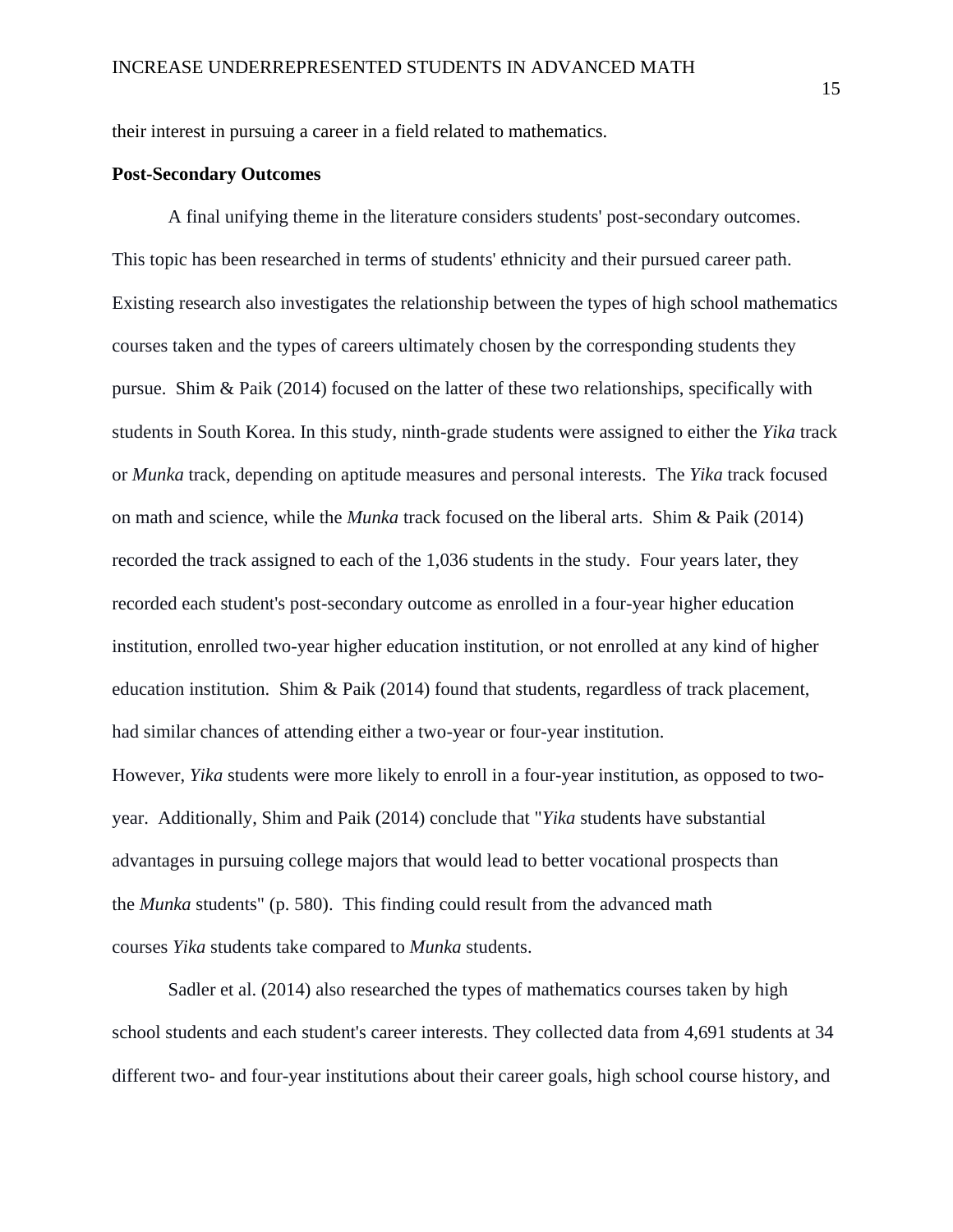AP exam scores. They found a significant increase in students' interest in science, technology, engineering, and mathematics (STEM) careers between students having taken no Calculus in high school compared to one year. The same relationship was found for students who did or did not take Physics.

There was also a significant increase in students' interest in a STEM career between students who took one year of Chemistry compared to two years of Chemistry. In contrast, there was no significant increase in students' interest to pursue a STEM career for students who took another science course or an additional year of Biology. A noteworthy finding from their research is that even though advanced science and mathematics courses such as Calculus, Physics, and Chemistry taken in high school showed an increase in STEM interest, those courses being AP courses showed no increase in students' interest in pursuing a STEM career. It should be noted that most students who are striving to meet the minimum high school graduation requirements will not encounter a Calculus or Physics course during their high school education.

Fletcher (2012) also researched the types of classes students took in high school. Using a broader lens than Sadler et al. (2014), Fletcher (2012) categorized students by high school coursework background into four distinct tracks: College Preparatory, Career and Technical Education (CTE), Dual, and General. The College Preparatory track consisted of students who met the course requirements to enroll in a four-year higher education institution. The CTE track consisted of students who had earned three or more credits in technical education courses. Dual track students engaged in a combination of College Preparatory classes and CTE classes. Lastly, the General track consisted of students who took the minimum course requirements to graduate from high school.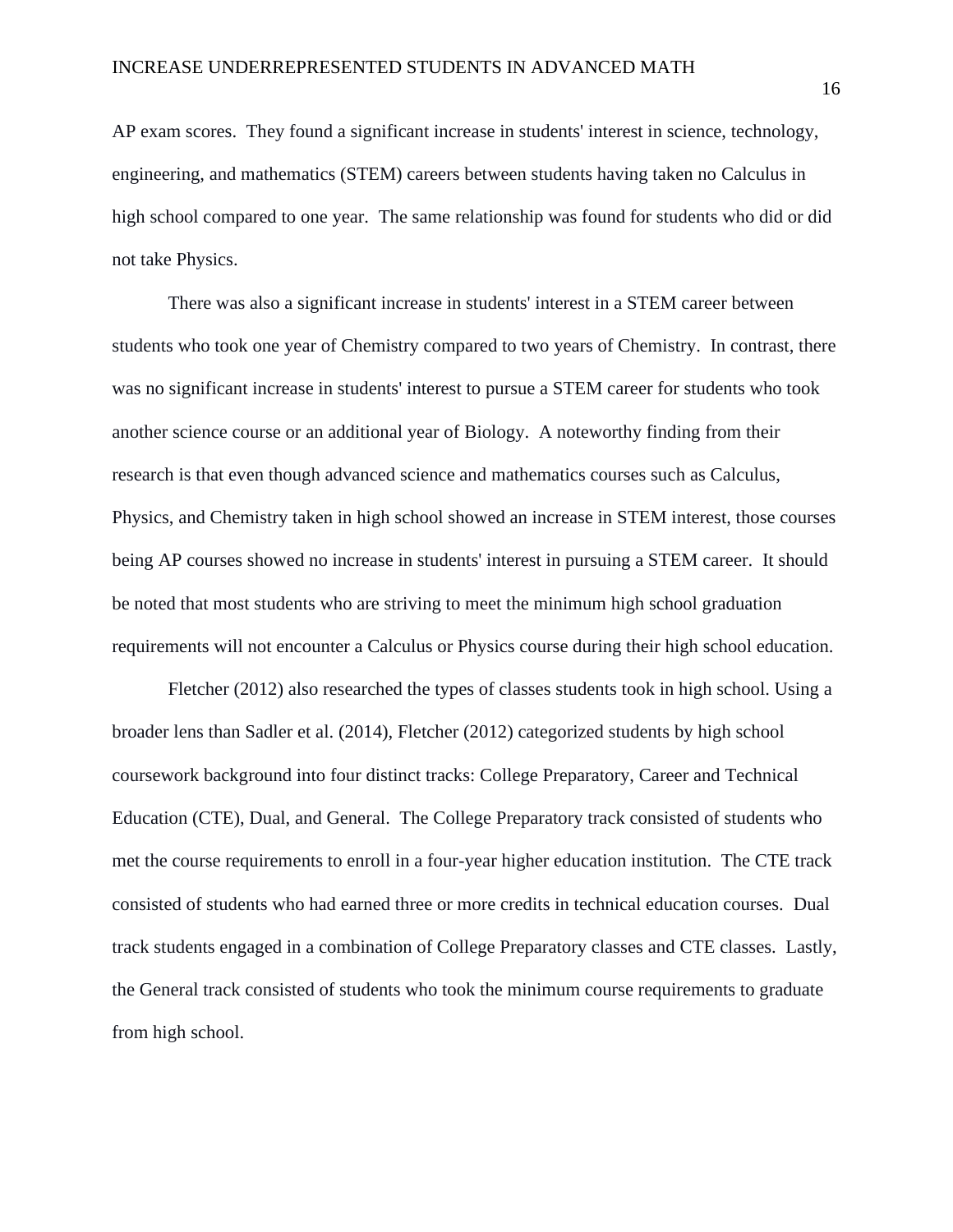Fletcher (2012) collected data on students' course track, as well as their occupational choice. The career choices of the 7,065 individuals who participated in the study were categorized into one of the fourteen occupational clusters: agriculture; architecture and construction; arts and communications; business management; education; health sciences; hospitality and tourism; human services; law and public safety; sales and marketing; military; science, technology, engineering, and mathematics (STEM); transportation; and office and administrative support. The most significant percentage (16.3%) of graduates in the College Preparatory track were employed in office and administrative positions. In contrast, the most significant percentage of CTE graduates (24.1%) were employed in architecture and construction occupations. Similarly, the Dual and General tracks had the most significant percentage of graduates (24.3%, and 20.3%, respectively) in the architecture and construction occupational group. Students "in the College Preparatory track were more likely to be employed in occupations with high prestige and professional, white-collar jobs" such as business management (Fletcher, 2012, p. 134). In contrast, General track students were more likely to be employed in lower prestige occupations such as architecture, construction, and transportation.

Moller & Stearns (2012) conducted more research regarding individual's ethnicity, high school coursework, and pursued career path, using the National Education Longitudinal Study to collect data on the participants' annual income and hourly wage. Participants' high school coursework was determined from their 1992 transcript. Moller & Stearns (2012) categorized students into three tracks based on their high school transcript: college preparatory track, which consisted of more rigorous courses, general track, which offered less-challenging courses, and vocational track, which offered technical, specialized classes in addition to general courses. Moller & Stearns (2012) found "11% of Caucasian males and females were educated on general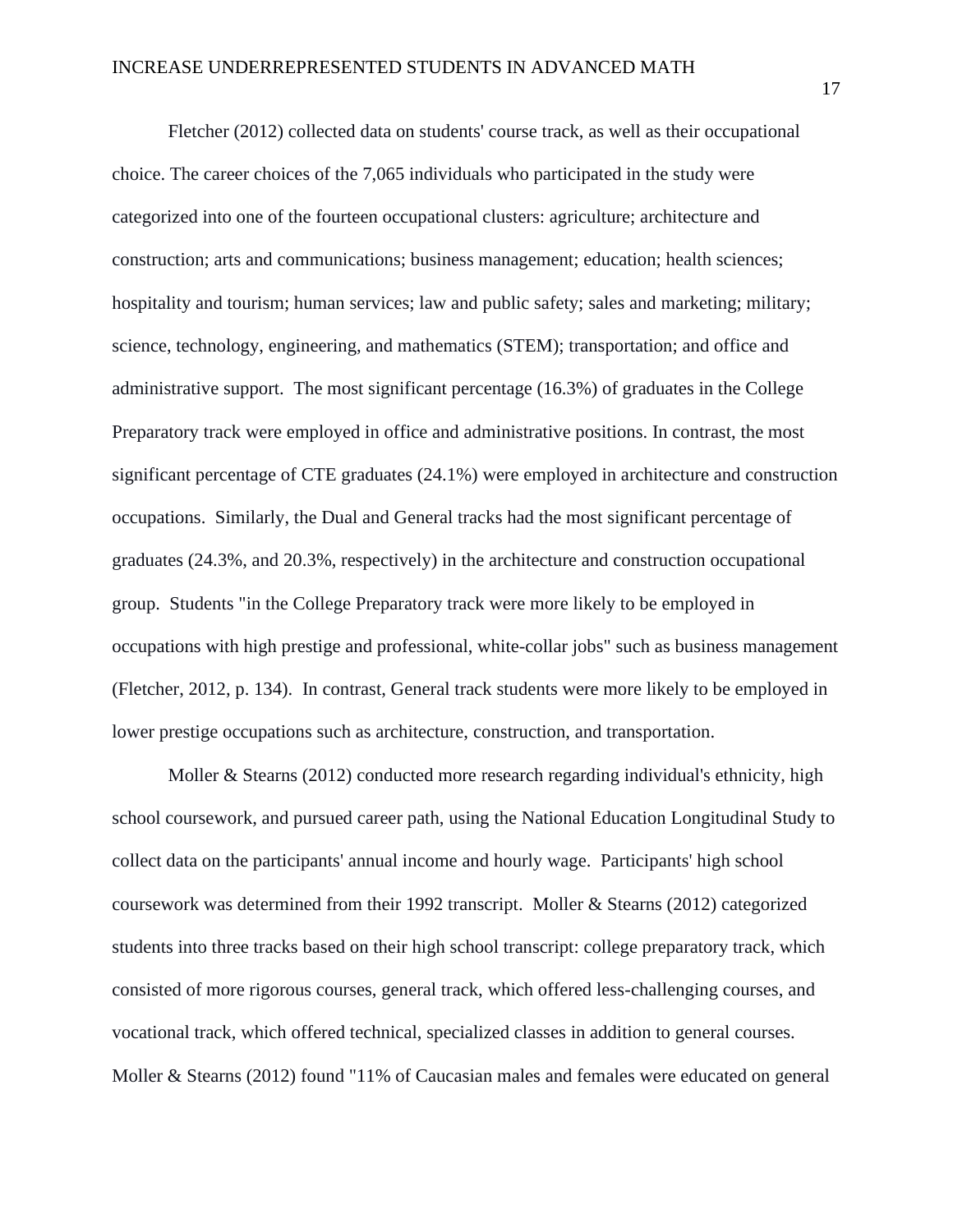tracks, compared to nearly 20% of Hispanic males and females, and 16% of African American males" (p. 1040). Additionally, hourly wages were \$1.50 lower per hour for individuals who studied on the general track than students who studied on the college preparatory track. Another valuable finding from Moller & Stearns' (2012) research was "68% of the students in the sample perceived that their parents were influential in determining which academic track they pursued" (p. 1046). This finding highlights the importance of educating families on the long-term implications of the types of courses students take in high school.

## **Conclusion**

While much of the research on the impacts of separating students by ability level into courses that vary in difficulty was comprehensive, it would add value to the body of literature to research the accuracy of students' course placement when only students' schoolwork, essays, and homework are considered for placement recommendations. In addition, research focused on adding students' school motivation to the criterion list used to place students in classes accurately would be of significance. Lastly, researching the impact of having a higher percentage of same-race peers in their advanced courses has on minority students would fill an important gap in the present literature.

As revealed in the literature, teachers' course recommendations may not be accurate when non-performance data is presented with performance data. Additionally, students frequently feel stuck with their current class placement with no opportunity to enroll in advanced courses that are more student-centered and engaging. Minority students need to be better represented in advanced mathematics courses as course placement can have long-term effects.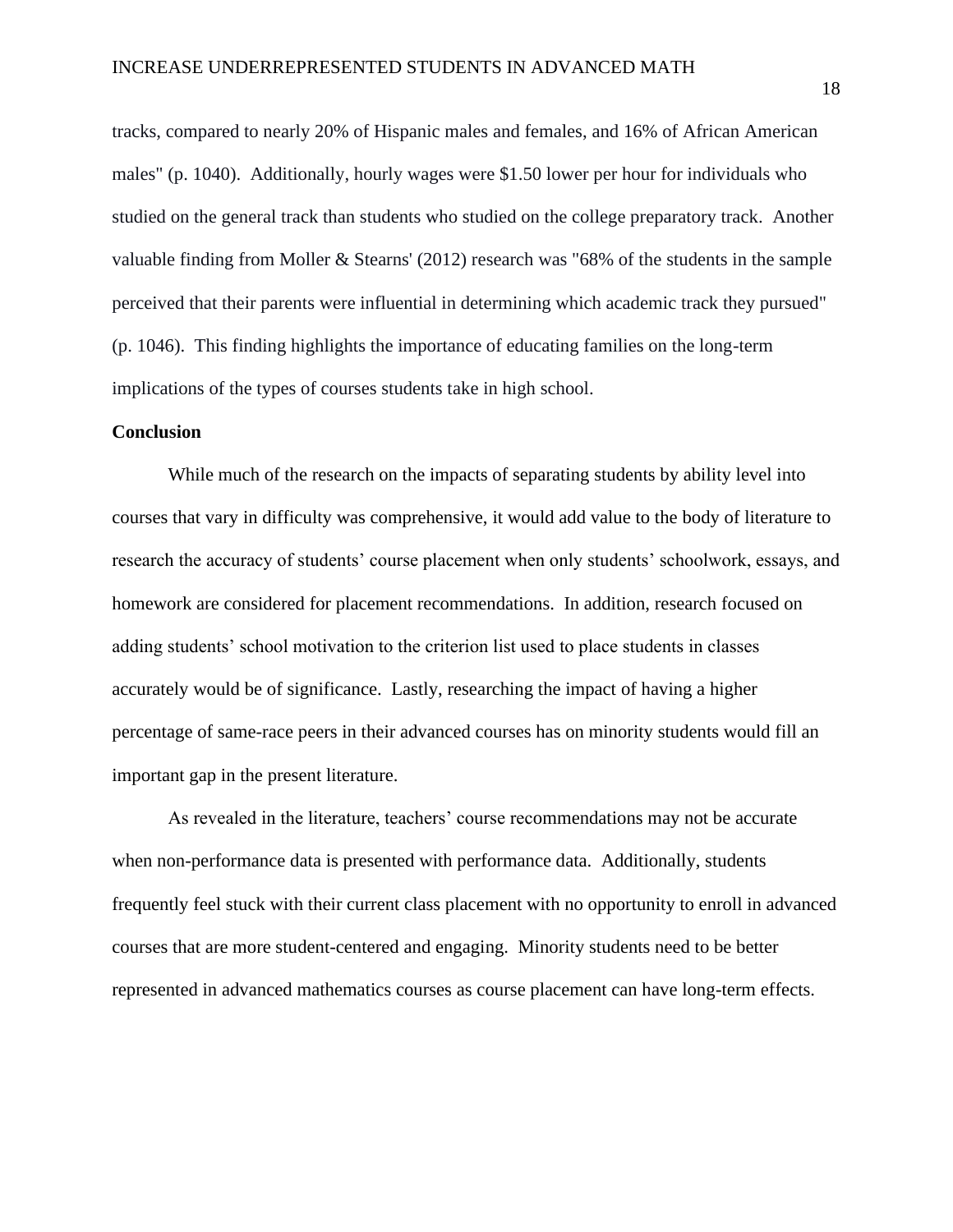These effects include students' motivational beliefs about mathematics and the types of careers that students may pursue. For this reason, it should be a top priority to ensure minority students are encouraged and have the opportunity to enroll in advanced mathematics courses.

## **Need for Plan**

West High School is a majority-minority student body. The student body consists of 41% of students identifying themselves as Hispanic, 35% Caucasian, 8% Asian, 5% Black/African American, 6% Pacific Islander, 4% Multi-Racial, and 1% American Indian/Alaska Native (Utah State Board of Education, 2020). However, when stepping foot into an Honors, AP, or IB mathematics course, the students present in the course are not representative of the student body. Advanced mathematics courses consist of predominantly Caucasian students, whereas on-grade level classes consist of predominantly Hispanic students.

 School demographic data was collected with the appropriate permissions and access required to compile the data. The current demographics of Honors, AP, and IB math courses at West High School consist of students who are 24% Hispanic, 49% Caucasian, 13% Asian, 3% Black/African American, 3% Pacific Islander, 6% Multi-Racial, and 1% American Indian/Alaska Native. American Indian/Alaska Native students in advanced mathematics courses are the only group consistent with the school demographics. The most significant discrepancies are with Caucasian and Hispanic students. West High School has a student body consisting of 41% Hispanic students; however, Hispanic students only make up 24% of the students enrolled in advanced math courses.

Conversely, 35% of the students at West High are Caucasian, with Caucasian students making up 49% of the enrollment in advanced math classes. This is not representative of the student population. Asian students are also overrepresented in advanced math classes, but not to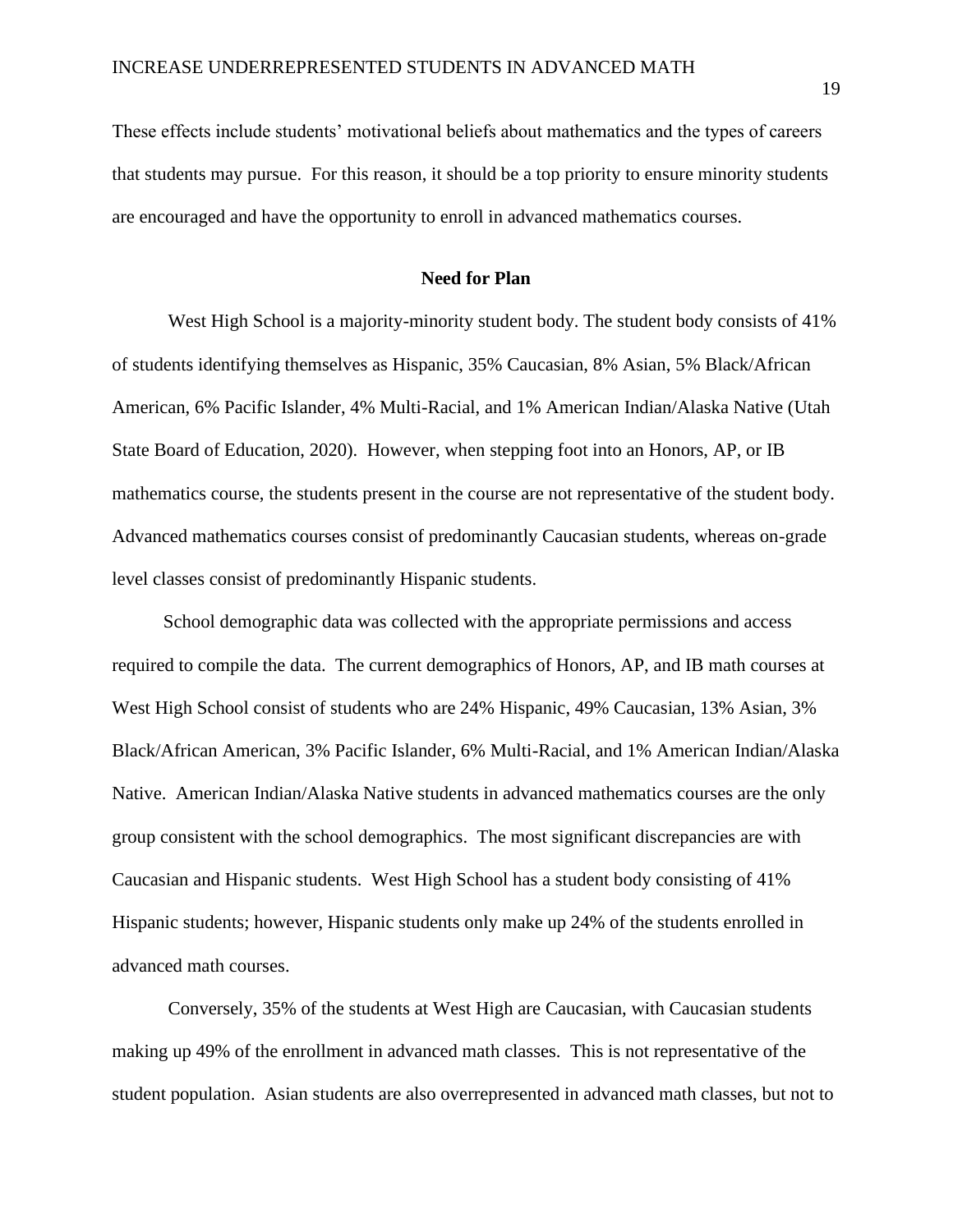the extent of Caucasian students. Appendix A provides a visualization of the differences between the student population and the students enrolled in advanced math classes.

## **Goals for Plan**

 This school improvement plan aims to increase the number of marginalized students in advanced mathematics courses to be representative of the student population at West High School by the end of the 2021-2022 school year. After implementing the initiatives outlined in this school improvement plan, the Hispanic student enrollment in Honors, AP, and IB math classes at West High will increase from 24% to 33%. Likewise, the enrollment of Black students in advanced math classes will increase from 3% to 4%, while the enrollment of Pacific Islanders in those classes will increase from 3% to 5%. These increases in the number of minority students in advanced math classes will bring the demographics of the students in Honors, AP, and IB math classes at West High School closer to the demographics of the student population. The math coach at West High School will compile the data of students enrolled in advanced math classes at the end of the 2021-2022 school year. This data will be compared to the demographic data for West High School provided by the Utah State Office of Education.

 This goal is achievable as the goal is to increase the percentage of Hispanic students by 9%, increase the number of Black students by 1%, and increase the number of Pacific Islander students by 2%. These improvements will not make the advanced mathematics courses representative of the student body, but is a first step in altering the current demographics of Honors, AP, and IB classes at West High School. As the initiatives continue to be implemented in the following school years, advanced mathematics courses should become more reflective of the student body. This goal is also relevant as Salt Lake City School District's belief is excellence and equity: every student, every classroom, every day. More specifically, one of the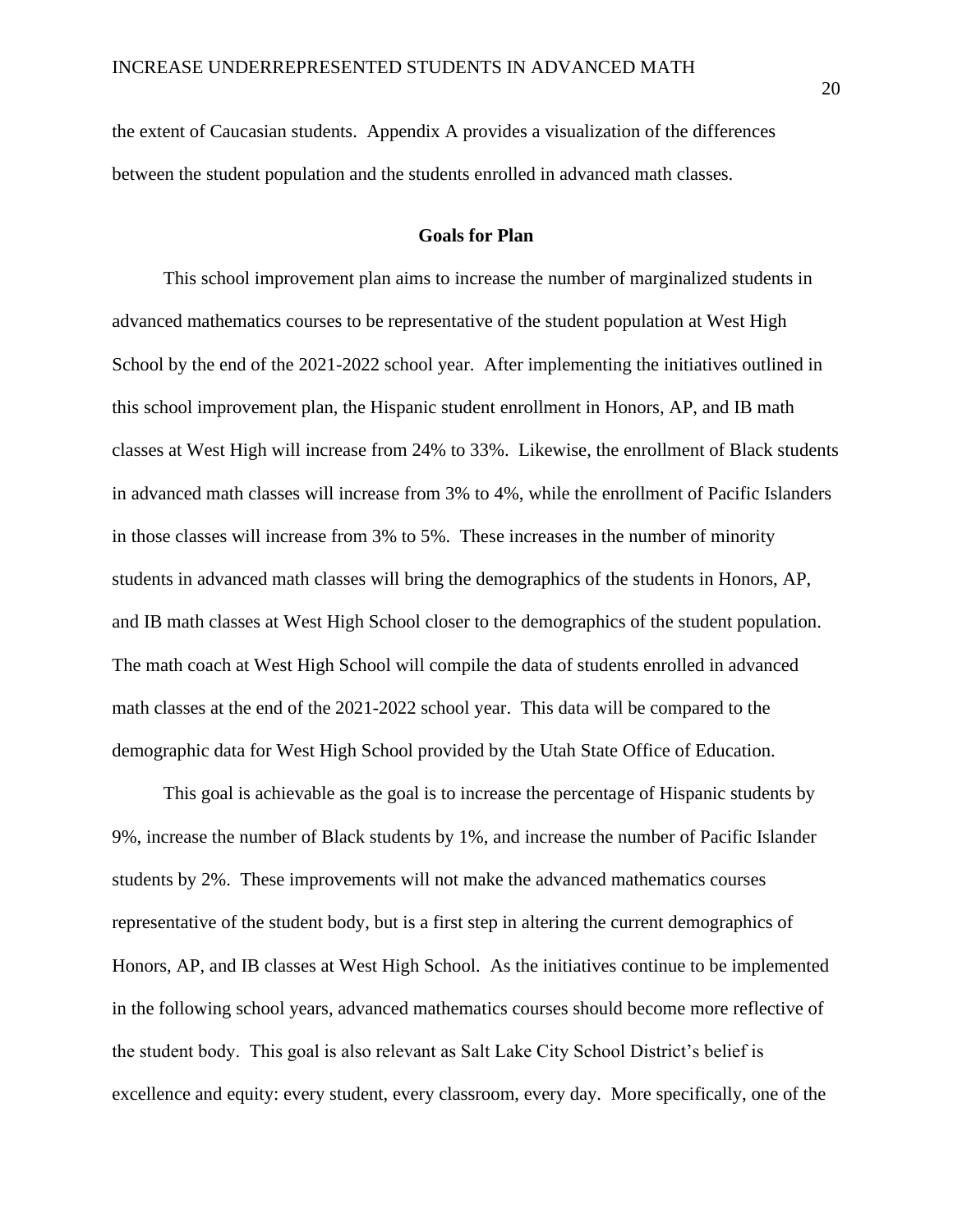objectives in Salt Lake City School Board's Student Achievement Plan is to "increase the number of students that are career and college ready in mathematics as demonstrated by…increasing the number of students that are successful in…Advanced Placement (AP) and International Baccalaureate classes (IB)" (Salt Lake City School District, 2016).

 Increasing the number of minority students enrolled in Honors, AP, and IB classes during the 2021-2022 school year is the first step in making these advanced mathematics courses more representative of the student body. As the plan is implemented for school years beyond the 2021-2022 school year, minority students will continue to be provided with the support necessary to enroll in advanced math classes.

## **Plan for Implementation**

West High's school improvement plan includes long-term initiatives to increase the number of underrepresented students in advanced mathematics courses. This plan includes steps that will need to be done annually to continue supporting enrollment and retain students in advanced math classes.

The first step will involve restructuring teachers' teaching schedules for the following school year, 2021-2022. This process will reduce the number of teachers assigned to teach only Honors, AP, and IB courses. Currently, there are four teachers whose entire course schedules consist of only advanced mathematics classes. By allowing each teacher to offer various courses across the spectrum of difficulty, each teacher will be able to identify and prepare students for potential enrollment in advanced courses as juniors or seniors.

It will also facilitate faculty collaboration, as Flores & Gomez (2011) found in the example of an AP Calculus teacher who effectively collaborated with other teachers to develop Secondary Math 1, 2, and 3 curricula that helped students succeed in advanced mathematics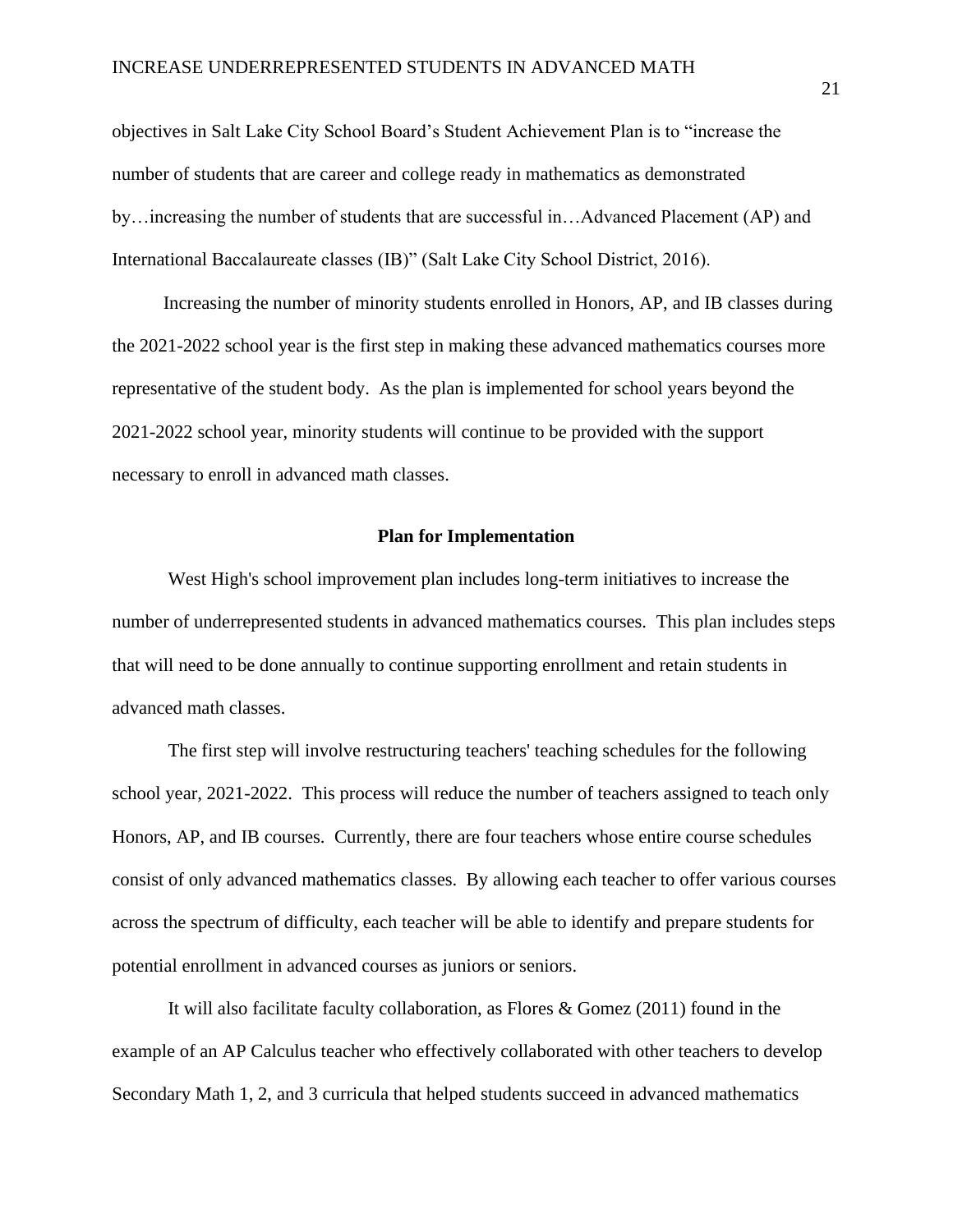classes later in high school. It is necessary to anticipate pushback from the teachers who teach only advanced math classes. For this reason, the math coach at West High will need to speak to each teacher individually about the benefits for students, which have been outlined above in this paragraph. Additionally, the math coach may need to remind teachers of the agreed-upon norm within West High School's Math Department, centering instruction around students' needs and prioritizing student needs over teacher wants or ease.

The next integral piece of the school improvement plan will be the execution of formal meetings, in both English and Spanish, explaining the AP and IB programs to incoming ninthgraders and their families (Garriott et al., 2014). These meetings will be held at West High's feeder schools in the spring of the eighth-grade year before high school registration. To accomplish this task, the West High School AP and IB coordinator will be required to communicate with the counseling department at the feeder schools to arrange times to meet with students and families. As Moller & Stearns' (2012) shared, parents are influential in determining the academic classes students pursue.

Although ninth graders do not take AP classes and are not eligible for IB classes until their junior year, this early introduction to the requirements and benefits of advanced mathematics courses would enhance future AP and IB mathematics enrollment. These same formal meetings held in both English and Spanish would be held the first week of school in August and be available to all students and families regardless of grade level. As a result, the opportunity would be open for students of any grade level to enroll in an Honors math course, even those who may not have the previous school year. Parents would leave all informational meetings with a copy of Appendix B and learn that successful completion of Honors courses is a precursor to students being successful in AP and IB courses (Flores & Gomez, 2011).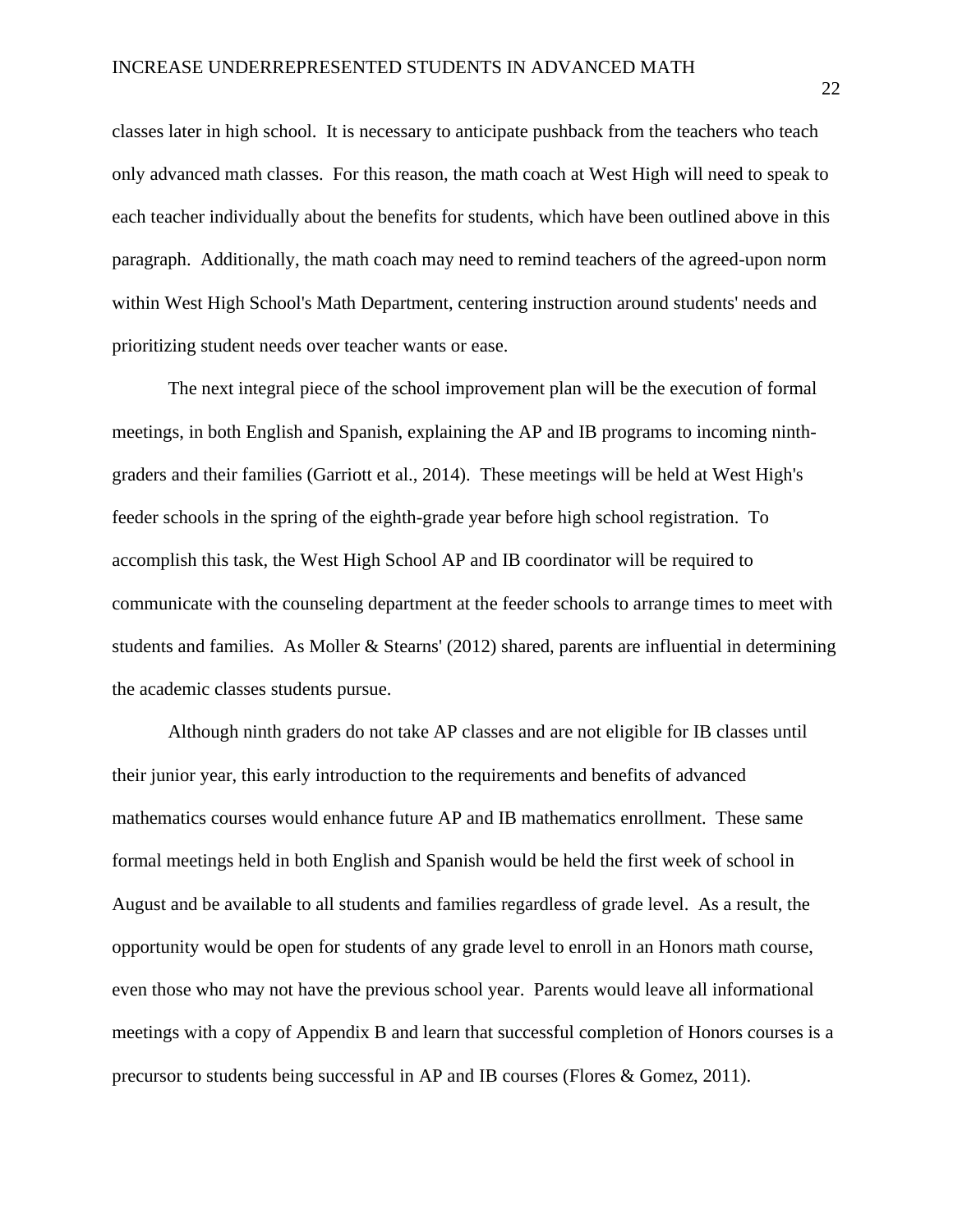For students at all high school mathematics learning levels, teachers would be encouraged to advise their non-AP and non-IB students to enroll in an advanced math class, as appropriate (Judson et al., 2019). Herein is one benefit to having teachers teach courses that are at varying levels of difficulty.

The last component of the school improvement plan involves initiating a mentorship program. The attributes necessary in a mentor would be love, commitment, and responsibility (Ecker-Lyster & Niileksela, 2017). Minority students engaged in advanced math courses must not feel isolated as there may be fewer students who look like them in their advanced classes (Tyson, 2013).

Mentors need to be "willing to commit their time and effort to demonstrate their support and love for the mentee" (Ecker-Lyster & Niileksela, 2017, p. 88). Mentors also need to maintain a consistent relationship with the student they are mentoring. For a successful mentorship program, motivated and committed teachers will need to be recruited as mentors. Once teachers have been recruited to mentor, they will need to receive training for the mentorship program. Appendix C outlines the table of contents for the mentoring guide, which will be used to train teacher mentors. Compensation for teachers outside of their paid time for mentor training and working with their mentees will need to be secured. In addition, financial resources for mentors to spend on their mentee to ensure they have the necessary school supplies to be successful in their classes and ensure the student is well nourished leading up to assessments. Time constraints and attendance commitments could potentially be a challenge on the part of the student.

By applying this school improvement plan, the makeup of Honors, AP, and IB classes at West High will increase from 24% Hispanic to 33%, which will be more representative of the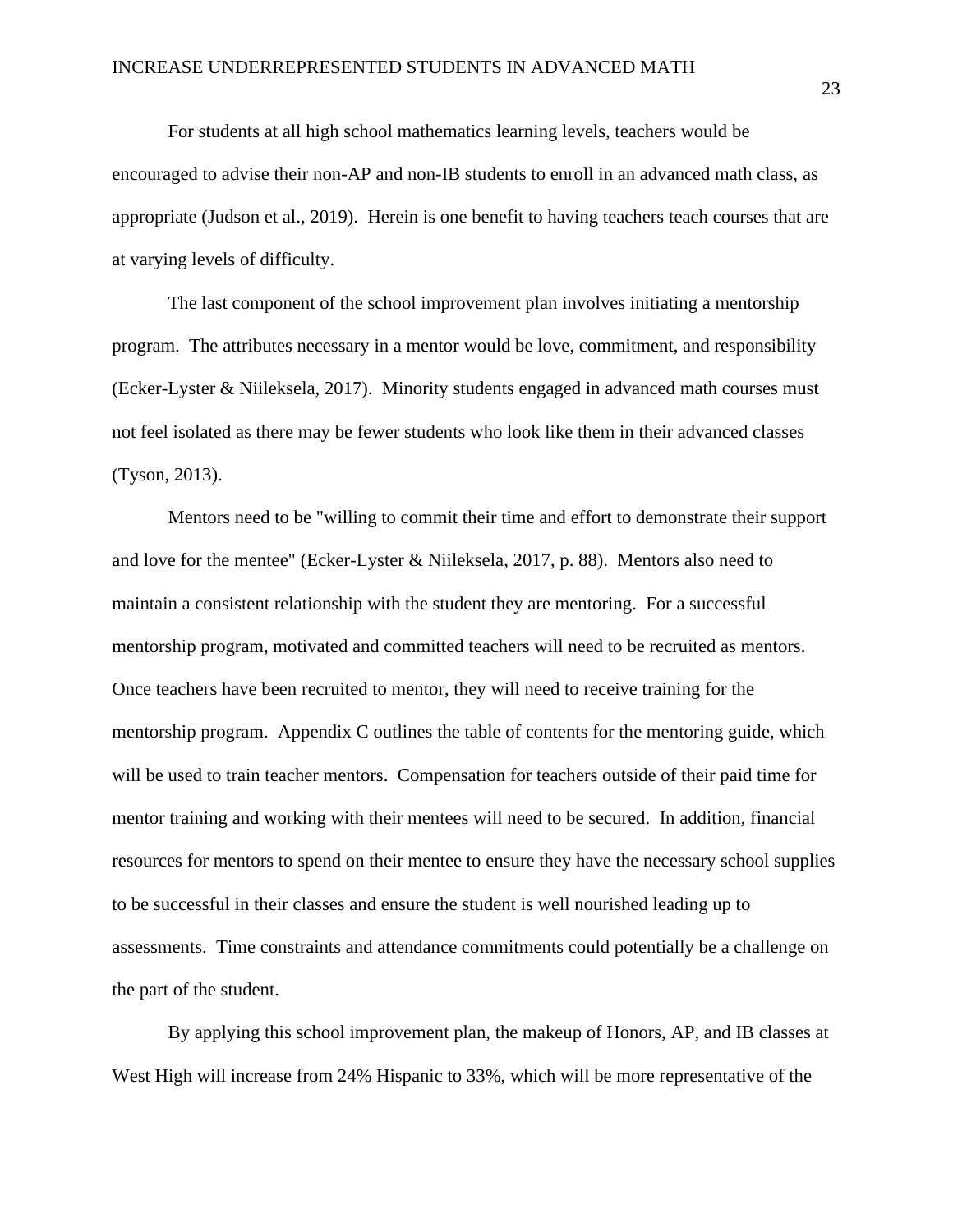school's population. The initiatives consisting of having teachers teach classes of varying degrees of difficulty, teachers recommending their students for advanced math courses, holding formal meetings about the AP and IB programs beginning in eighth grade, and instituting a mentoring program will provide marginalized students with information and access to advanced math classes. Thus, the enrollment of underrepresented students in these courses will be increased.

#### **Assessment**

Multiple assessment components will be utilized to determine the success of this school improvement plan. One assessment component will compare the demographics of students enrolled in advanced math classes to the school population's current demographics. The West High School math coach will compile demographic data of students enrolled in advanced math classes at the end of the 2021-2022 school year. This data will be compared to the demographic data for West High School provided by the Utah State Office of Education. Analyzing these two data sets will determine if the percentages of minority groups have increased to the percentages outlined in the Goals for Plan section of the school improvement plan. Of particular interest will be evidence indicating the percent of Hispanic students has increased from 24% to 33%, Black students from 3% to 4%, and Pacific Islander students from 3% to 5%. If the percentage of students in these groups has increased to the levels outlined above, the school improvement plan will be deemed successful in this regard.

The second assessment component will be a five-question survey that will be emailed to parents in the May of their senior year. A copy of this survey can be found in Appendix D. The purpose of this survey is to assess if the annual formal meetings about the AP and IB programs have informed parents about the math course options students have at West High School. The data collected from these surveys will inform the math coach and the AP/IB coordinator about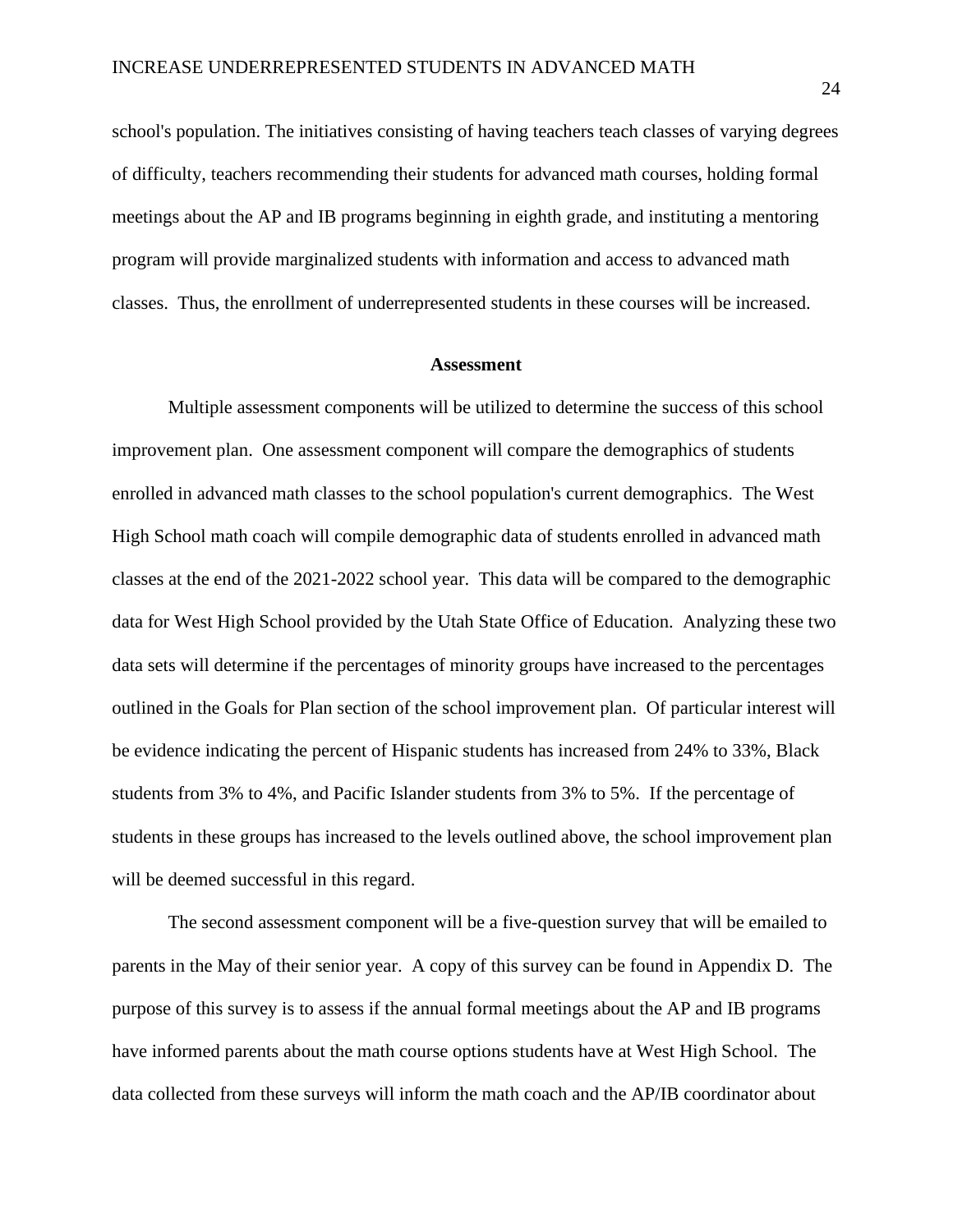the parental perception of the benefits derived from these meetings. The survey will also inform the math coach and administrators if families feel advanced math courses are accessible to their children. Questions Two through Four on the survey are scored using a 4-point Likert scale, with 1 point (indicating the parent strongly disagrees with the statement) through 4 points (indicating the parent strongly agrees). If the average score on these questions is a three or greater, it will be concluded that the annual formal meetings are a successful component of the school improvement plan.

Minority students enrolled in an advanced math class will also receive a six-question survey during the last week of the school year, assessing their beliefs about the subject of mathematics. This survey will be assigned to them through Salt Lake City School District's online learning management system, Canvas. The survey will only be assigned to students enrolled in an Honors, AP, or IB math course. The items in the survey will be scored using a 4 point Likert scale, with 1 point (indicating the parent strongly disagrees with the statement) through 4 points (indicating the parent strongly agrees). A copy of the survey can be found in Appendix E. If the average score on these questions is a three or greater, it will be concluded that students' beliefs about mathematics are positive when enrolled in an advanced mathematics course. This conclusion would indicate the school improvement plan is successful.

Lastly, teacher interviews will be conducted to determine the value of having teachers' courses vary across the spectrum of difficulty instead of some teachers only teaching advanced math courses. Interview questions can be found in Appendix F. Teachers' responses will be compiled and evaluated in terms of the benefits to students and the math department. All assessment data will be reported to the principal and the district math supervisor to consider the value of implementing this school improvement plan at all the high schools in the district.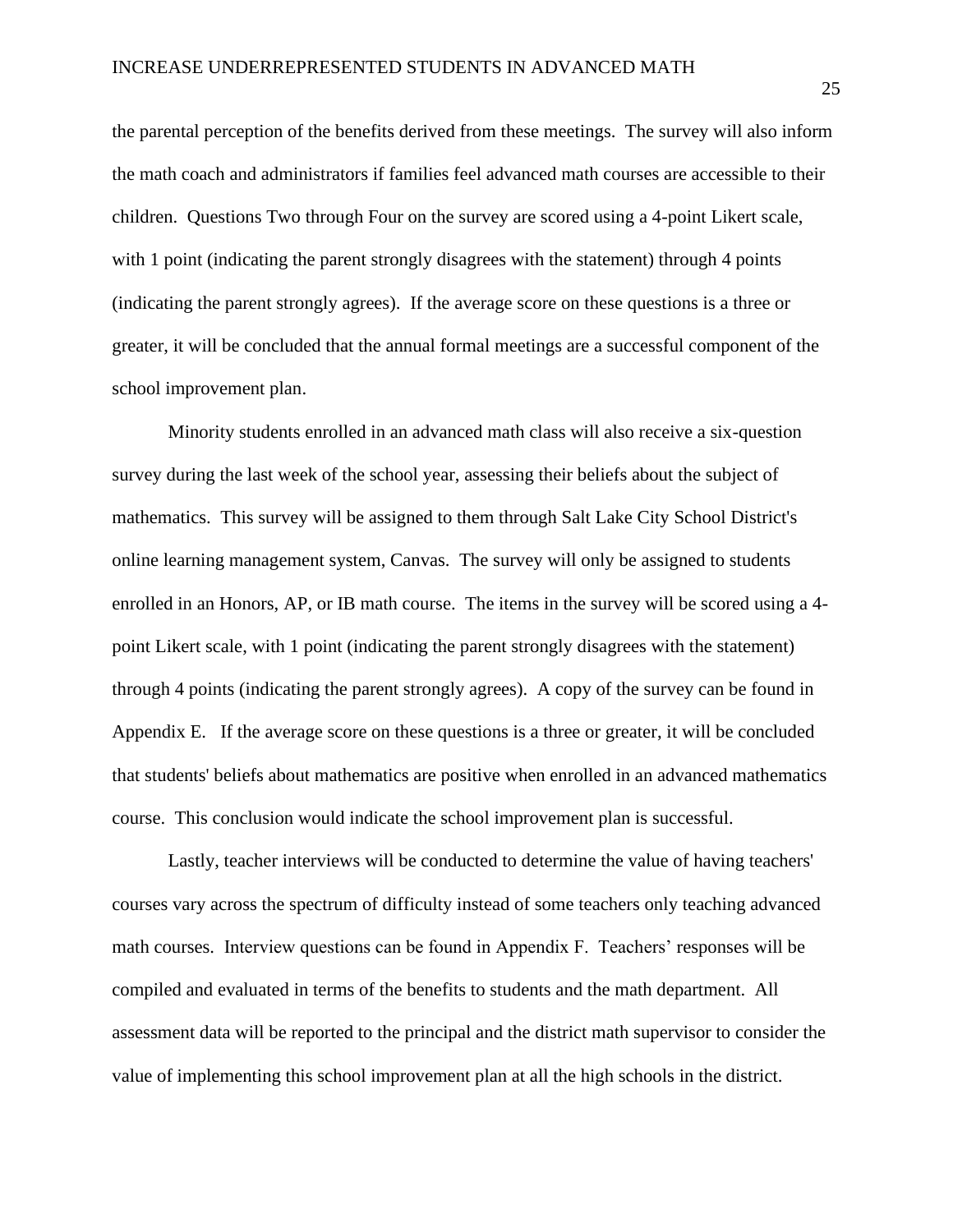## **Conclusion**

At West High School, the enrollment of students in advanced math classes is not currently representative of the student population demographics. In response, this school improvement plan has been developed to increase the number of minority students enrolled in advanced math courses. The initiatives presented to enroll and retain students in these advanced math courses include having teachers teach a mixture of advanced and non-advanced math classes, advise non-AP and non-IB students to enroll in advanced math classes, and hold formal meetings in both English and Spanish annually about the IB and AP programs. Additionally, students in advanced math courses will be provided with a trained teacher mentor to support students in not feeling isolated while taking these courses.

By implementing this school improvement plan, minority students will have access to more engaging learning opportunities to develop higher-order thinking skills (Judson, 2017; Tyson 2013). Their motivational beliefs towards mathematics will be impacted, and their future earning potential broadened based on the types of occupation they can pursue (Fletcher, 2012; Moller & Stearns, 2012). This school improvement plan can impact students beyond their time as students at West High School.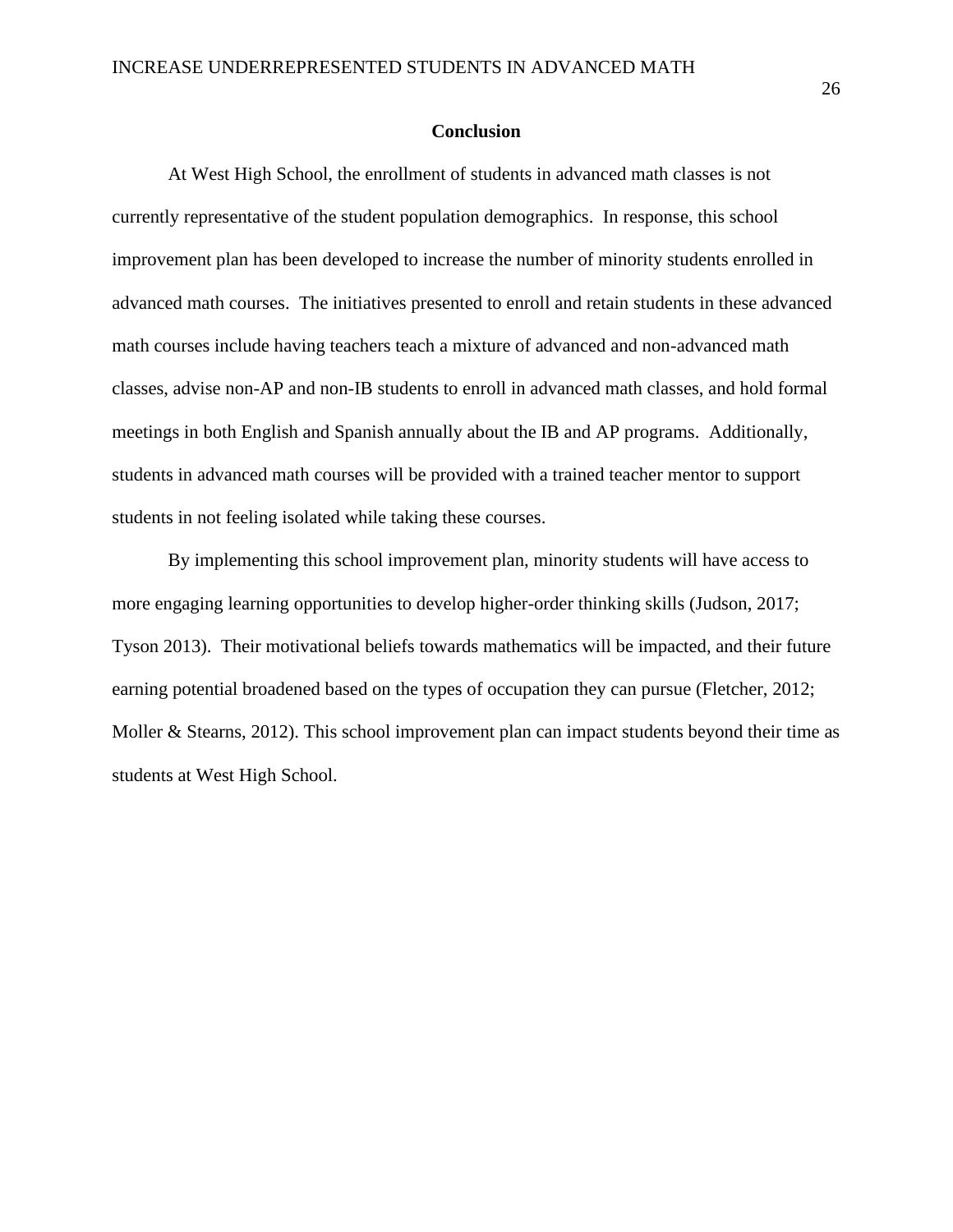### **References**

Archbald, D. & Keleher, J. (2008). Measuring conditions and consequences of tracking in the high school curriculum. *American Secondary Education, 36*(2), 26-42.

Chmielewski, D., Dumont, H., & Trautwein, U. (2013). Tracking effects depend on tracking type: An international comparison of students' mathematics self-concept. *American Educational Research Journal*, *50*(5), 925–957.

https://doi.org/10.3102/0002831213489843

- Ecker-Lyster, M., & Niileksela, C. (2017). Enhancing gifted education for underrepresented students: Promising recruitment and programming strategies. *Journal for the Education of the Gifted*, *40*(1), 79–95. https://doi.org/10.1177/0162353216686216
- Fletcher, E. (2012). Predicting the influence of demographic differences and schooling experience in adolescence on occupational choice in adulthood. *Career and Technical Education Research*, *37*(2), 121–139. https://doi.org/10.5328/cter37.2.121
- Flores, S., & Gomez, M. (2011). Strategies for increasing advanced placement participation for underrepresented students: Barriers, practices, and positive outcomes. *NASSP Bulletin*, *95*(1), 65–79. https://doi.org/10.1177/0192636511406529
- Garriott, P., Flores, L., Prabhakar, B., Mazzotta, E., Liskov, A., & Shapiro, J. (2014). Parental support and underrepresented students' math/science interests: The mediating role of learning experiences. *Journal of Career Assessment*, *22*(4), 627–641. https://doi.org/10.1177/1069072713514933
- Glock, K., Krolack-Schwerdt, S., Klapproth, F., & Bohmer, M. (2013). Beyond judgment bias: How students' ethnicity and academic profile consistency influence teachers' tracking judgments. *Social Psychology of Education*, *16*(4), 555–573.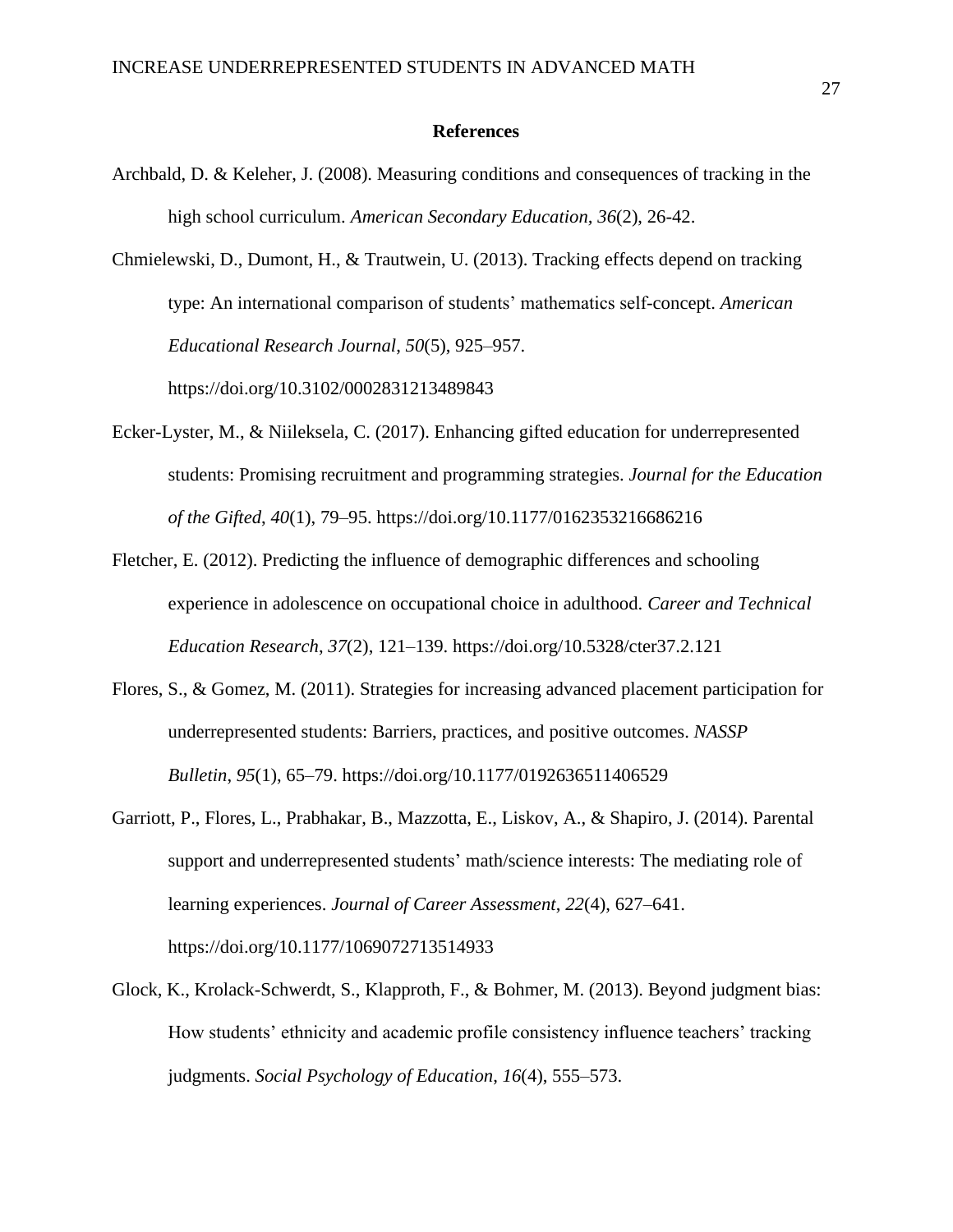https://doi.org/10.1007/s11218-013-9227-5

- Glock, S., Krolak-Schwerdt, S., & Pit-ten Cate, I.M. (2015). Are school placement recommendations accurate? The effect of students' ethnicity on teachers' judgments and recognition memory. *European Journal of Psychology of Education*, *30*(2), 169–188. https://doi.org/10.1007/s10212-014-0237-2
- Judson, E. (2017). How science and math teachers address different course levels: Advanced placement (AP), honors, and regular. *The High School Journal 100*(4), 226–249.
- Judson, E., Bowers, N. L., & Glassmeyer, K. (2019). Recruiting and encouraging students to complete advanced placement science and math courses and exams: Policies and practices. *Journal for the Education of the Gifted 42*(3). 243–265.
- Kotok, S. (2017). Unfulfilled potential: High-achieving minority students and the high school achievement gap in math. *The High School Journal*, *100*(3), 183–202. https://doi.org/10.1353/hsj.2017.0007
- Legette, K. (2018). School tracking and youth self-perceptions: Implications for academic and racial identity. *Child Development*, *89*(4), 1311–1327. https://doi.org/10.1111/cdev.12748
- Legette, K. & Kurtz-Costes, B. (2020). Math track placement and reflected classroom appraisals are related to changes in early adolescents' math self-concept. *Educational Psychology,*  1–16. https://doi.org/10.1080/01443410.2020.1760212
- Moller, S. & Stearns, E. (2012). Tracking success: High school curricula and labor market outcomes by race and gender. *Urban Education*, *47*(6), 1025–1054. https://doi.org/10.1177/0042085912454440

Park, V. & Datnow, A. (2017). Ability grouping and differentiated instruction in an era of data-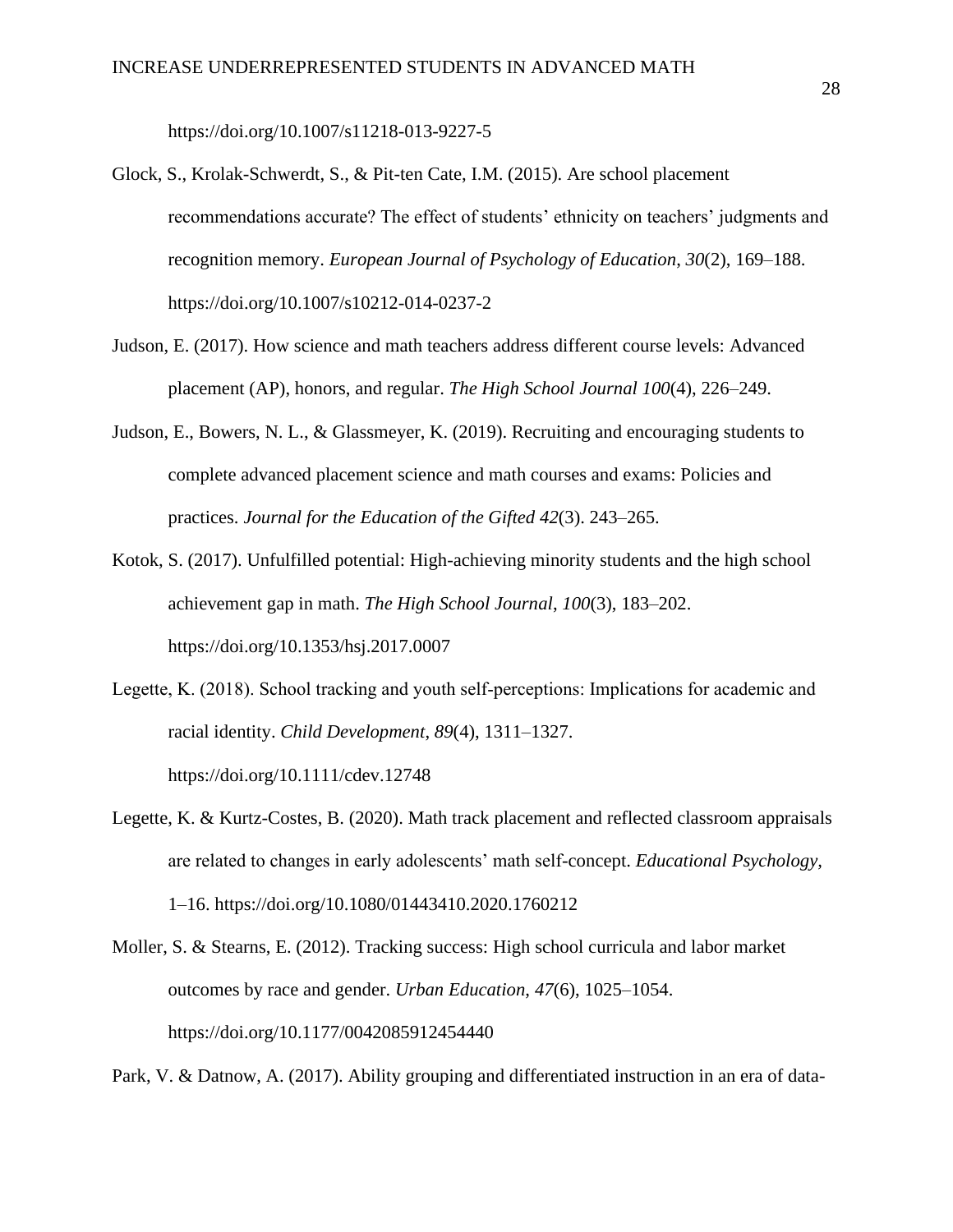driven decision making. *American Journal of Education*, *123*(2), 281–306. https://doi.org/10.1086/689930

- Reyes, M. & Domina, T. (2017). Track placement and the motivational predictors of math course enrollment. *Teachers College Record)*, *119*(11), 1-34.
- Sadler, P. M., Sonnert, G., Hazari, Z., & Tai, R. (2014). The role of advanced high school coursework in increasing STEM career interest. *Science Educator, 23*(1), 1-13.
- Salt Lake City School District. (2016, September 13). School Achievement Plan 2016-2021. https://resources.finalsite.net/images/v1610130291/slcschoolsorg/iitdoalajz4hjpm3yatg/st udent-achievement-plan.pdf
- Shim, W. & Paik, S. (2014). The effects of high school track choice on students' postsecondary enrollment and majors in south korea. *Asia Pacific Education Review*, *15*(4), 573–583. https://doi.org/10.1007/s12564-014-9344-7

Tyson, K. (2013). Tracking, segregation, and the opportunity gap. In *Closing the Opportunity Gap* (pp. 169-180). Oxford University Press. https://doi.org/10.1093/acprof:oso/9780199982981.003.0012

Wang, X. (2013). Why students choose STEM majors: Motivation, high school learning, and postsecondary context of support. *American Educational Research Journal*, *50*(5), 1081– 1121. https://doi.org/10.3102/0002831213488622

Utah State Board of Education. (2020). West High.

https://utahschoolgrades.schools.utah.gov/home/SchoolAchievement/?StateID=&SchoolI D=1157&DistrictID=1107&SchoolNbr=716&SchoolLevel=HS&IsSplitSchool=0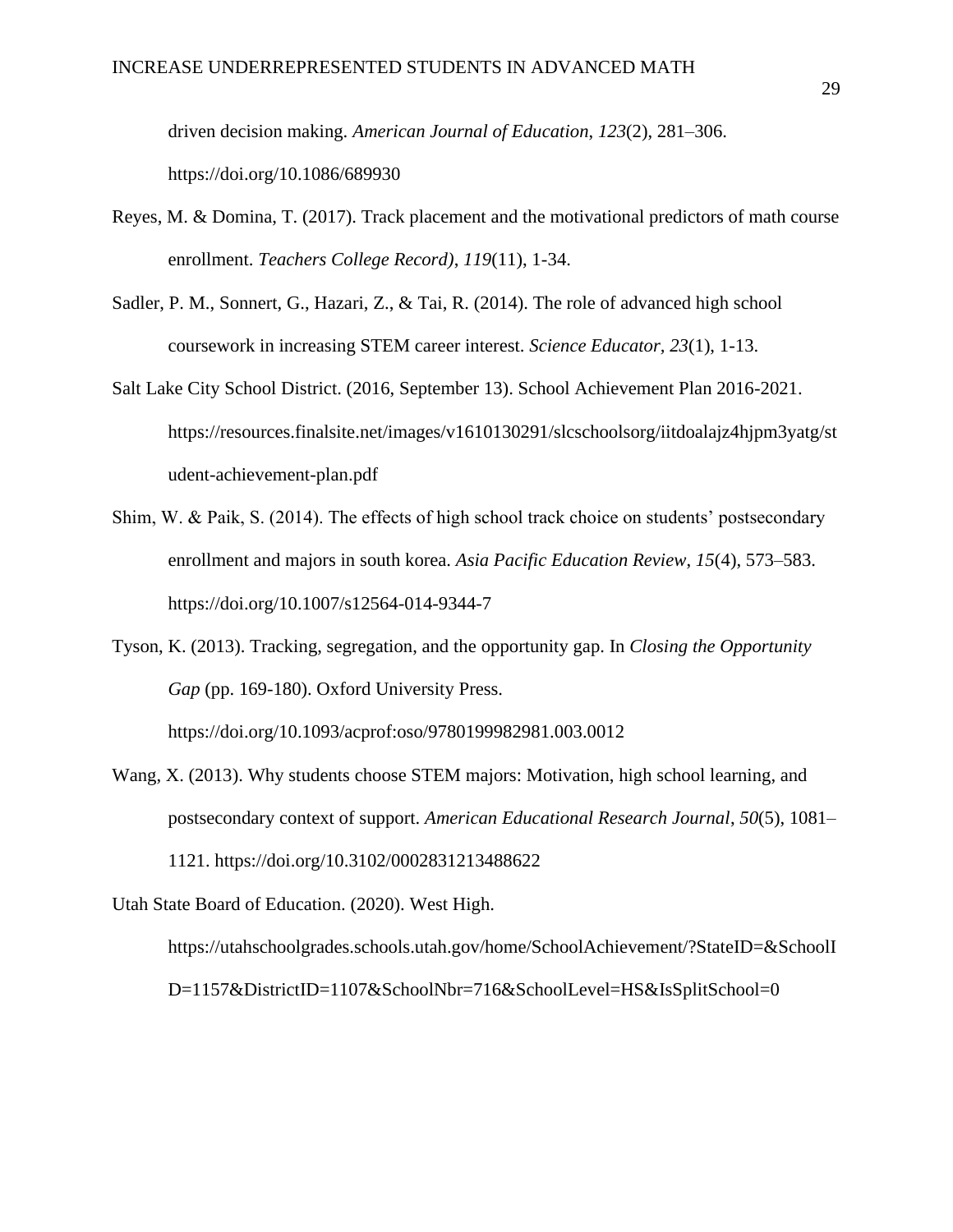



**Appendix A**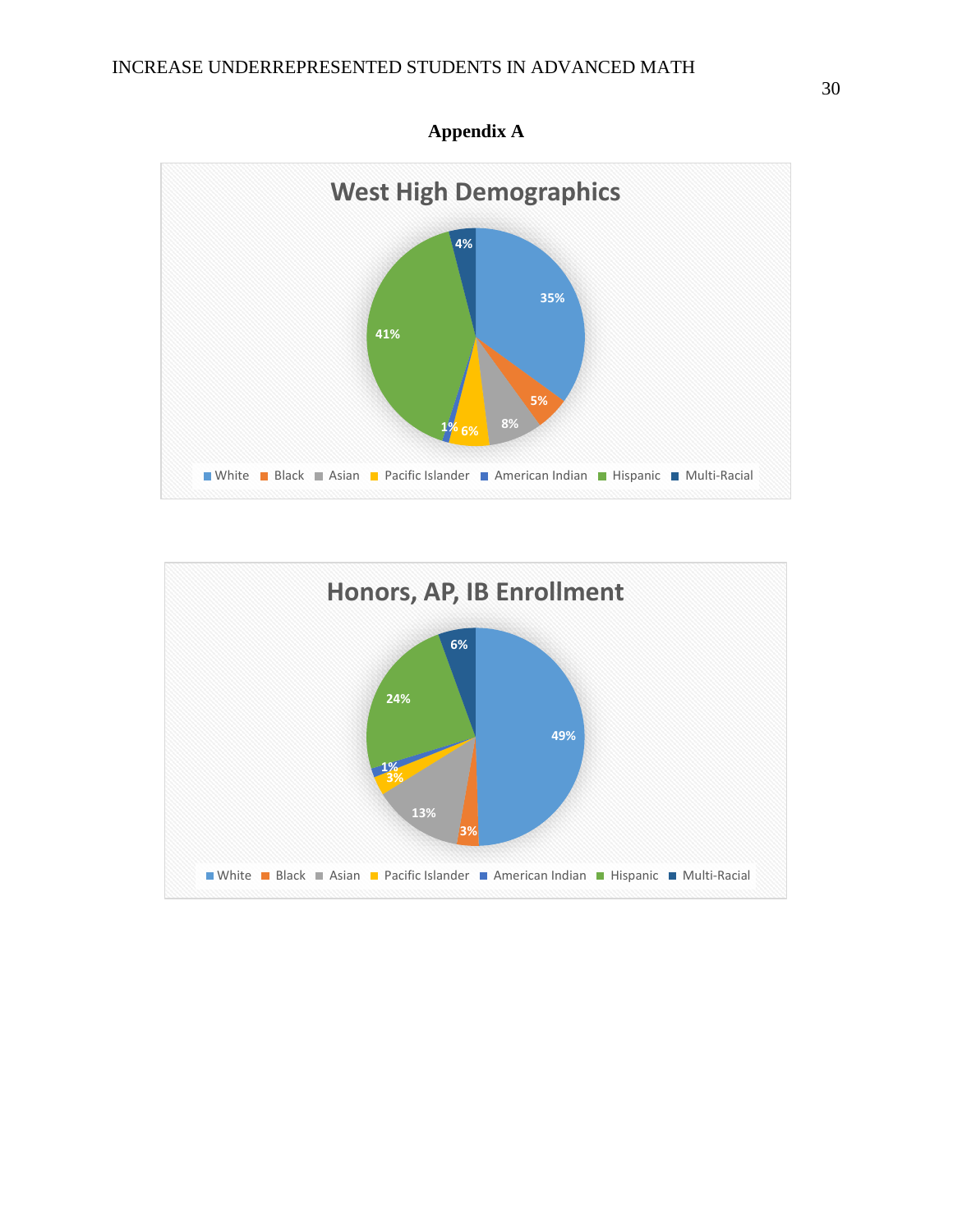## **Appendix B**

## AP & IB Programs at West High School

#### **IB Career Program & IB Diploma Program**

The IB program is a rigorous two-year curriculum which students enroll in to begin their junior year. The IB program prepares students for college and supports them in developing skills that include asking challenging questions, learning how to learn, developing a strong sense of their own identity and culture, and develop the ability to communicate with and understand people who are different from themselves. IB students follow the course progression prior to and during their junior year (see diagram to the right) to successfully prepare for their IB math course. Students complete the program to potentially earn college credit dependent on exam scores.

#### **IB Diploma Program**

6 IB Courses in each of the following content areas: English, World Language, Social Studies, Science, Math Fine Arts

Theory of Knowledge Course, Creativity, Activity, & Service (CAS) project, Extended Essay (4000 word college level paper on topic of student's interest)

#### **IB Career-Related Program**

Completion of Career Technical Education pathway, 2 IB Courses related to pathway, Personal and Professional Skills course, Service Learning project, Reflective Project (written, visual, or oral presentation of an ethical dilemma in the student's career field), Language Development (50 hours of world language study)

#### **Apply Sophomore Year**

[https://west.slcschools.org/academics/int](https://west.slcschools.org/academics/international-baccalaureate/) [ernational-baccalaureate/](https://west.slcschools.org/academics/international-baccalaureate/)

or email Kelly.Boren@slcschools.org

### **AP Program**

Students are eligible for AP courses as early as freshman year with having successfully taken the previous courses in the progression (see diagram below). Students take the course and then take an exam at the end of the school year to potentially earn college credit dependent on their score.



#### **Benefits**

AP and IB courses improve writing skills, critical thinking skills, and study habits, which will benefit students beyond high school. AP and IB exams reduce the number of semesters in college, in result saving student's money on tuition. AP and IB increases students' belief they are capable of being in successful in college as students engage in college-level work during high school.

**Successful completion of Honors courses is a precursor to students being successful in AP and IB courses.**

#### **References**

Flores, S., & Gomez, M. (2011). Strategies for Increasing Advanced Placement Participation for Underrepresented Students: Barriers, Practices, and Positive Outcomes. *NASSP Bulletin*, *95*(1), 65–79. https://doi.org/10.1177/0192636511406529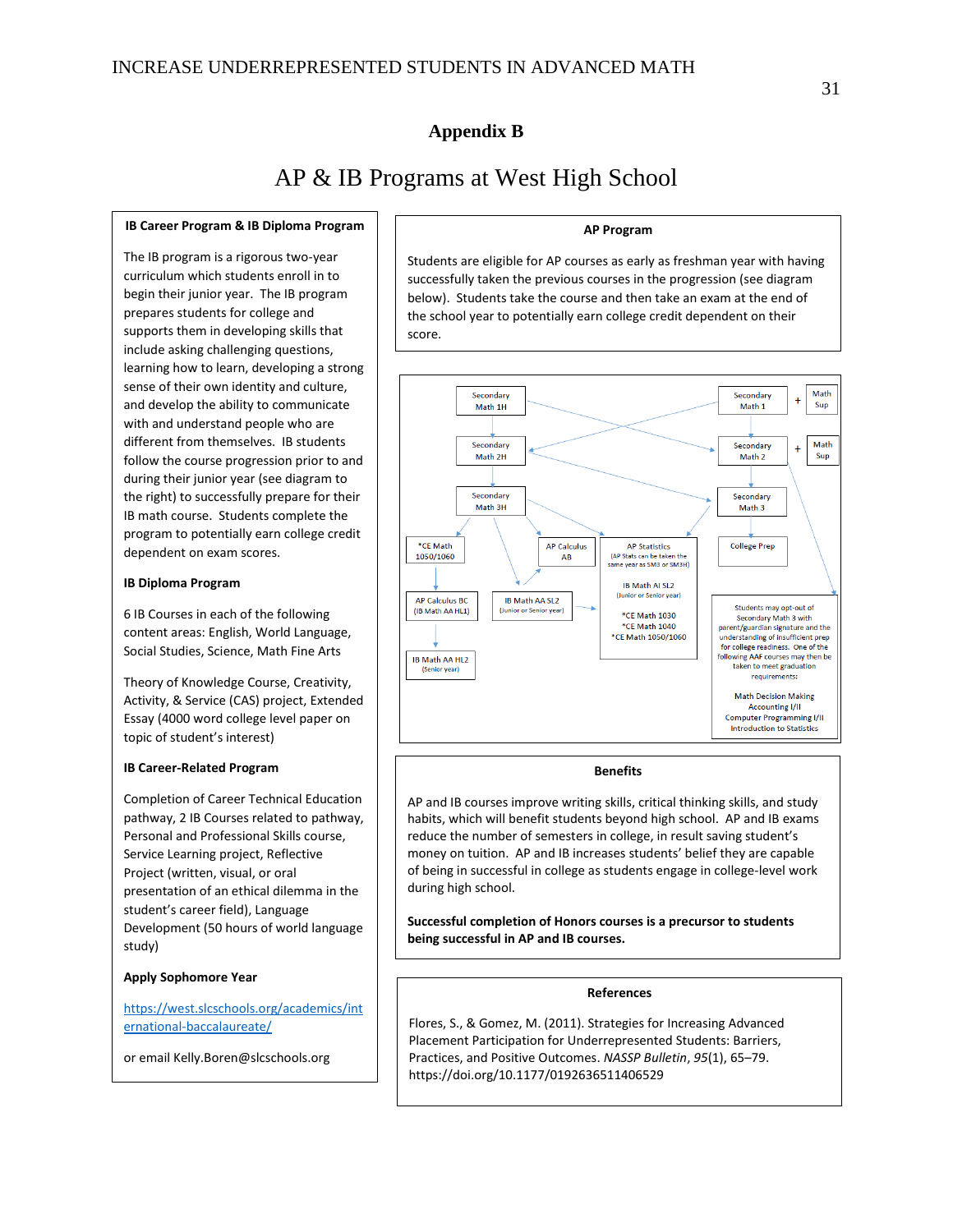## **Appendix C**

## Mentoring Guide

Table of Contents

| Effective Communication in the Mentor/Mentee Relationship13 |
|-------------------------------------------------------------|
|                                                             |
|                                                             |
|                                                             |
|                                                             |
|                                                             |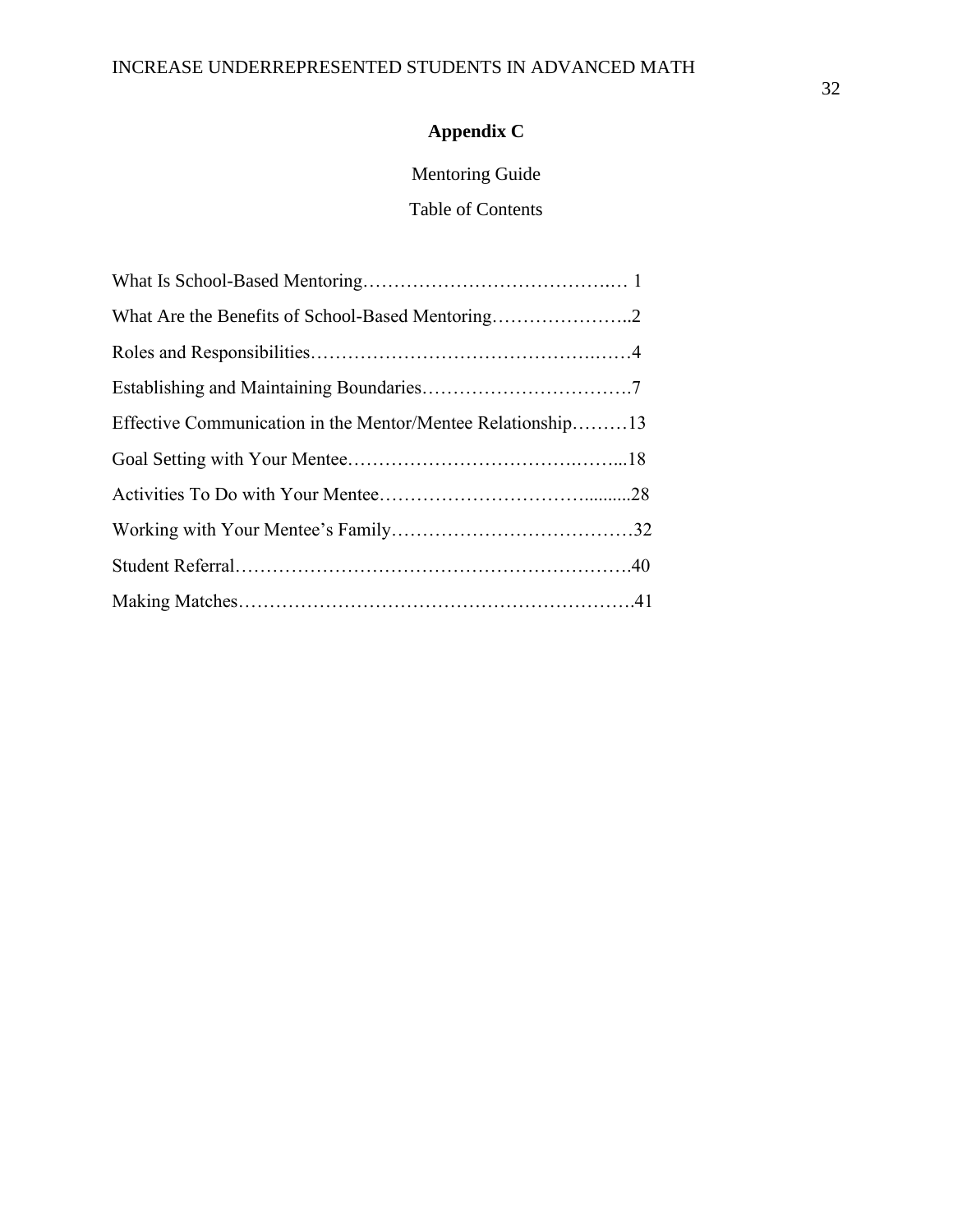## **Appendix D**

|    | 1. I attended a formal meeting about the AP and IB programs when my students was in<br>grade. Select all that apply. |               |                                                                                |                                                                                                                                                                                        |  |  |  |
|----|----------------------------------------------------------------------------------------------------------------------|---------------|--------------------------------------------------------------------------------|----------------------------------------------------------------------------------------------------------------------------------------------------------------------------------------|--|--|--|
| a. | 8 <sup>th</sup>                                                                                                      |               | b. 9 <sup>th</sup> c. 10 <sup>th</sup> d. 11 <sup>th</sup> e. 12 <sup>th</sup> | f. I did not attend                                                                                                                                                                    |  |  |  |
|    | 2. I have an understanding of the AP and IB programs at West High School.                                            |               |                                                                                |                                                                                                                                                                                        |  |  |  |
|    | 1                                                                                                                    | 2             | 3                                                                              | 4                                                                                                                                                                                      |  |  |  |
|    |                                                                                                                      |               |                                                                                | Strongly agree                                                                                                                                                                         |  |  |  |
|    | Strongly disagree                                                                                                    | Disagree      | Agree                                                                          |                                                                                                                                                                                        |  |  |  |
|    | class (Honors, AP, or IB).                                                                                           |               |                                                                                |                                                                                                                                                                                        |  |  |  |
|    | 1<br>Strongly disagree                                                                                               | 2<br>Disagree | 3<br>Agree                                                                     | 4<br>Strongly agree                                                                                                                                                                    |  |  |  |
|    | they were able to.                                                                                                   |               |                                                                                | 3. I have an understanding of the benefits associated with enrolling in an advanced math<br>4. If my child was interested in enrolling in an advanced math course (Honors, AP, or IB), |  |  |  |
|    | 1                                                                                                                    | 2             | 3                                                                              | $\overline{\mathcal{A}}$                                                                                                                                                               |  |  |  |

a. No b. Yes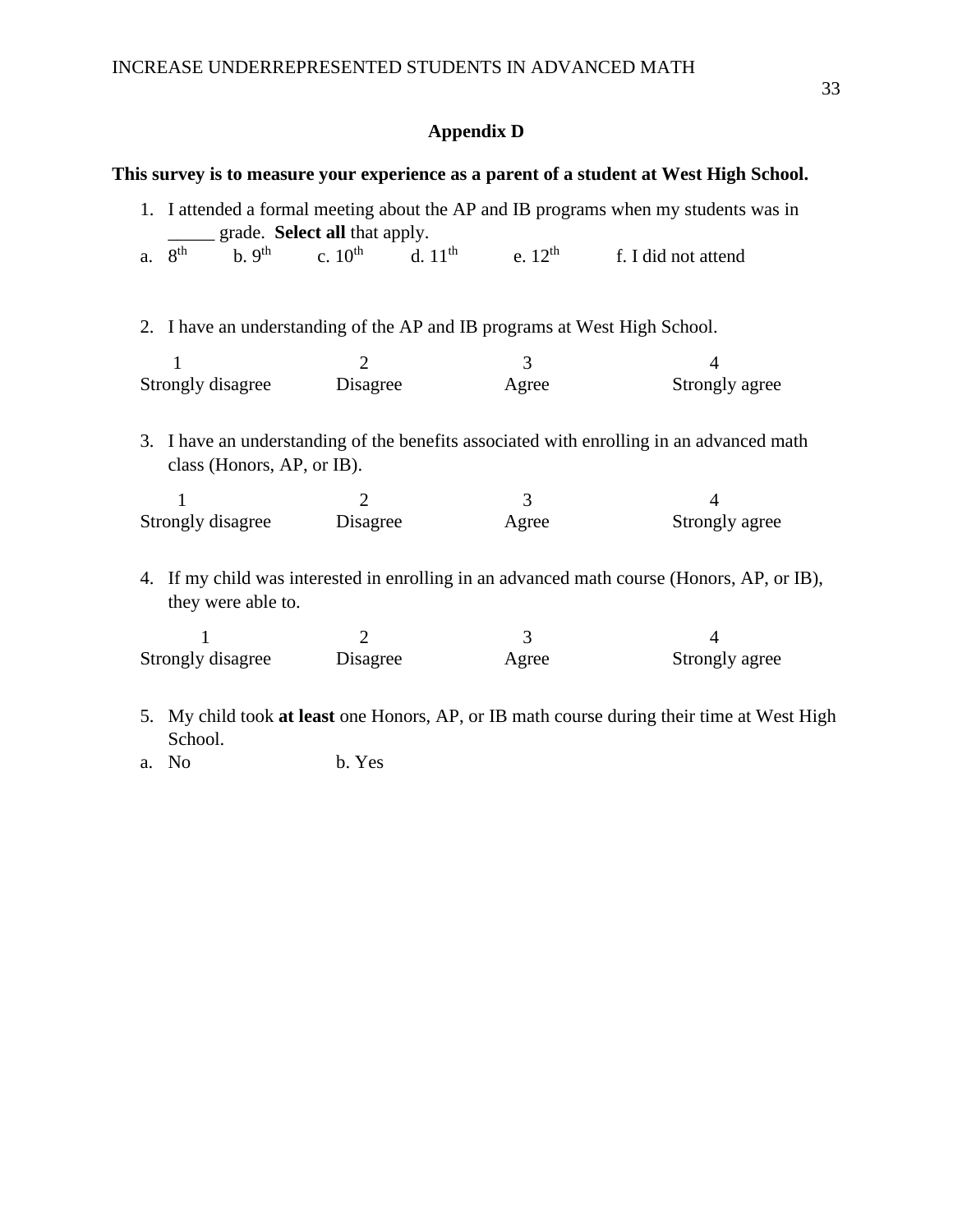## INCREASE UNDERREPRESENTED STUDENTS IN ADVANCED MATH

## **Appendix E**

## **This survey is to measure your current beliefs about your relationship with mathematics.**

|                                                         | 1. I am good at mathematics. |       |                |  |  |
|---------------------------------------------------------|------------------------------|-------|----------------|--|--|
|                                                         |                              | 3     | 4              |  |  |
| Strongly disagree                                       | Disagree                     | Agree | Strongly agree |  |  |
| 2. Math is one of my best subjects.                     |                              |       |                |  |  |
|                                                         |                              | 3     | 4              |  |  |
| Strongly disagree                                       | Disagree                     | Agree | Strongly agree |  |  |
| 3. I am good at learning something new in math.         |                              |       |                |  |  |
|                                                         | $\mathcal{D}_{\cdot}$        | 3     | 4              |  |  |
| Strongly disagree                                       | Disagree                     | Agree | Strongly agree |  |  |
| 4. I can understand the math in a difficult math class. |                              |       |                |  |  |
| 1                                                       | 2                            | 3     | 4              |  |  |
| Strongly disagree                                       | Disagree                     | Agree | Strongly agree |  |  |
| 5. I can do an excellent job on math assignments.       |                              |       |                |  |  |
|                                                         |                              | 3     | 4              |  |  |
| Strongly disagree                                       | Disagree                     | Agree | Strongly agree |  |  |
| 6. I can master new math skills.                        |                              |       |                |  |  |
|                                                         |                              | 3     | 4              |  |  |
| Strongly disagree                                       | Disagree                     | Agree | Strongly agree |  |  |

Questions adapted from Chmielewski et al. (2013), Legette & Kurtz-Costes (2020), Reyes & Domina (2017), and Wang (2013).